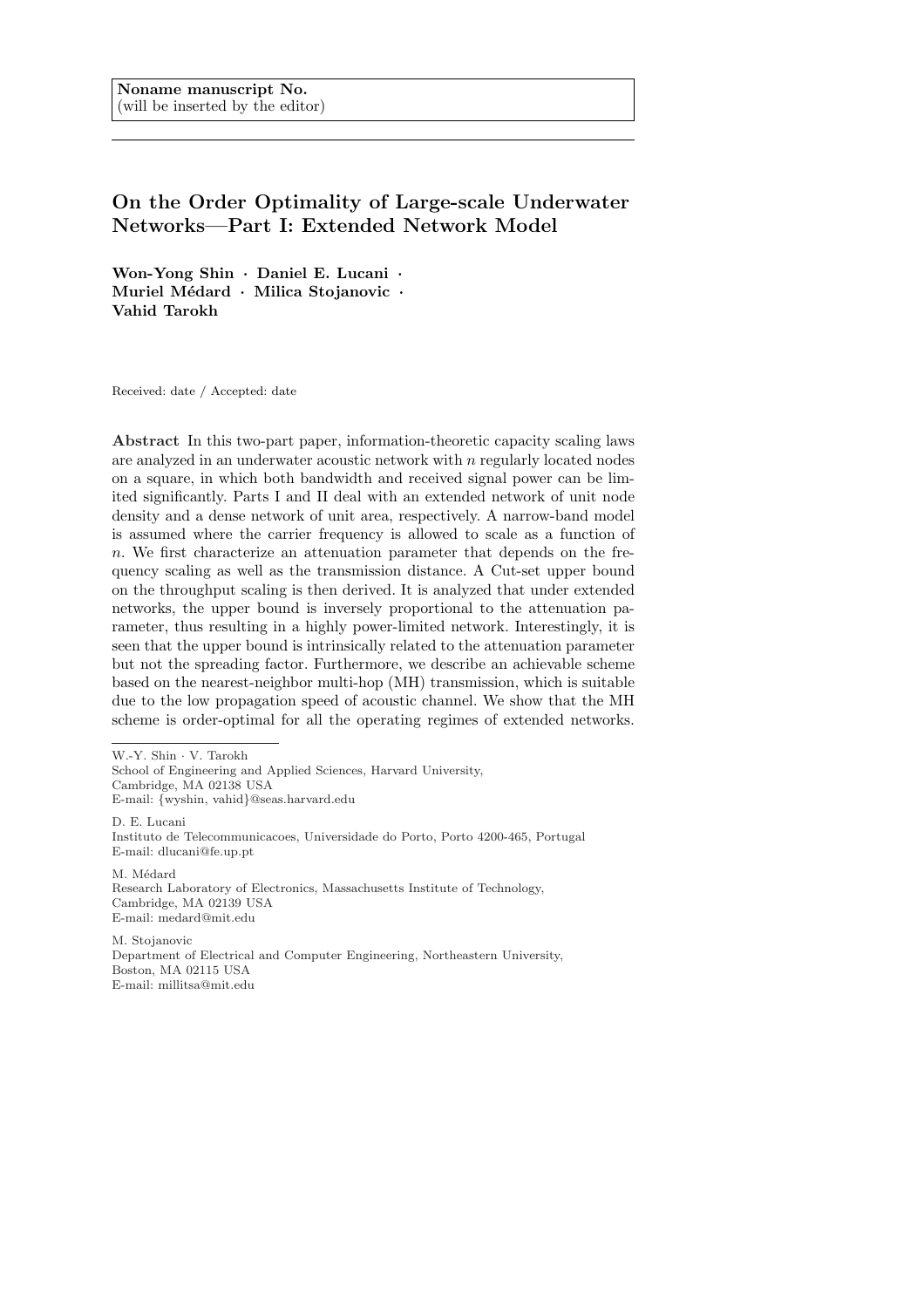Finally, these scaling results are extended to a random network realization. As a result, vital information for the fundamental limits of extended underwater networks is provided by showing capacity scaling laws.

**Keywords** Achievability  $\cdot$  Attenuation parameter  $\cdot$  Bandwidth  $\cdot$  Capacity scaling law · Carrier frequency · Cut-set upper bound · Extended network · Multi-hop (MH) · Operating regime · Power · Underwater acoustic network

## 1 Introduction

Gupta and Kumar's pioneering work [1], characterized the connection between the number of nodes,  $n$ , and the sum throughput in a large-scale wireless radio network. They showed that the total throughput scales as  $\Theta(\sqrt{n/\log n})$  when a multi-hop (MH) routing strategy is used for  $n$  source–destination (S–D) pairs randomly distributed in a unit area.<sup>1</sup> MH schemes are then further developed and analyzed in [3–9], while their throughput per S–D pair scales far slower than  $\Theta(1)$ . Recent results [10,11] have shown that an almost linear throughput in the radio network, i.e.  $\Theta(n^{1-\epsilon})$  for an arbitrarily small  $\epsilon > 0$ , which is the best we can hope for, is achievable by using a hierarchical cooperation (HC) strategy.<sup>2</sup> Besides the schemes in  $[10, 11]$ , there have been other studies to improve the throughput of wireless radio networks up to a linear scaling in a variety of network scenarios by using novel techniques such as networks with node mobility [12], interference alignment [13], and infrastructure support [14].

Together with the studies in terrestrial radio networks, the interest in study of underwater networks has been growing, due to recent advances in acoustic communication technology [15–18]. In underwater acoustic communication systems, both bandwidth and received signal power are severely limited owing to the exponential (rather than polynomial) path-loss attenuation with long propagation distance and the frequency-dependent attenuation. This is a main feature that distinguishes underwater systems from wireless radio links. Hence, the system throughput is affected by not only the transmission distance but also the useful bandwidth. Based on these characteristics, network coding schemes [17, 19, 20] have been presented for underwater acoustic channels, while network coding showed better performance than MH routing in terms of reducing transmission power. MH networking has further been investigated in other simple but realistic network conditions that take into account the practical issues of coding and delay [21, 22].

One natural question is what are the fundamental capabilities of underwater networks in supporting a multiplicity of nodes that wish to communicate

We use the following notation: i)  $f(x) = O(g(x))$  means that there exist constants C and c such that  $f(x) \leq Cg(x)$  for all  $x > c$ . ii)  $f(x) = o(g(x))$  means that  $\lim_{x \to \infty} \frac{f(x)}{g(x)} = 0$ . iii)  $f(x) = \Omega(g(x))$  if  $g(x) = O(f(x))$ . iv)  $f(x) = \omega(g(x))$  if  $g(x) = o(f(x))$ . v)  $f(x) = \Theta(g(x))$ if  $f(x) = O(g(x))$  and  $g(x) = O(f(x))$  [2].

<sup>&</sup>lt;sup>2</sup> Note that the HC scheme deals with a subtle issue around quantization, which is not our main concern in this work.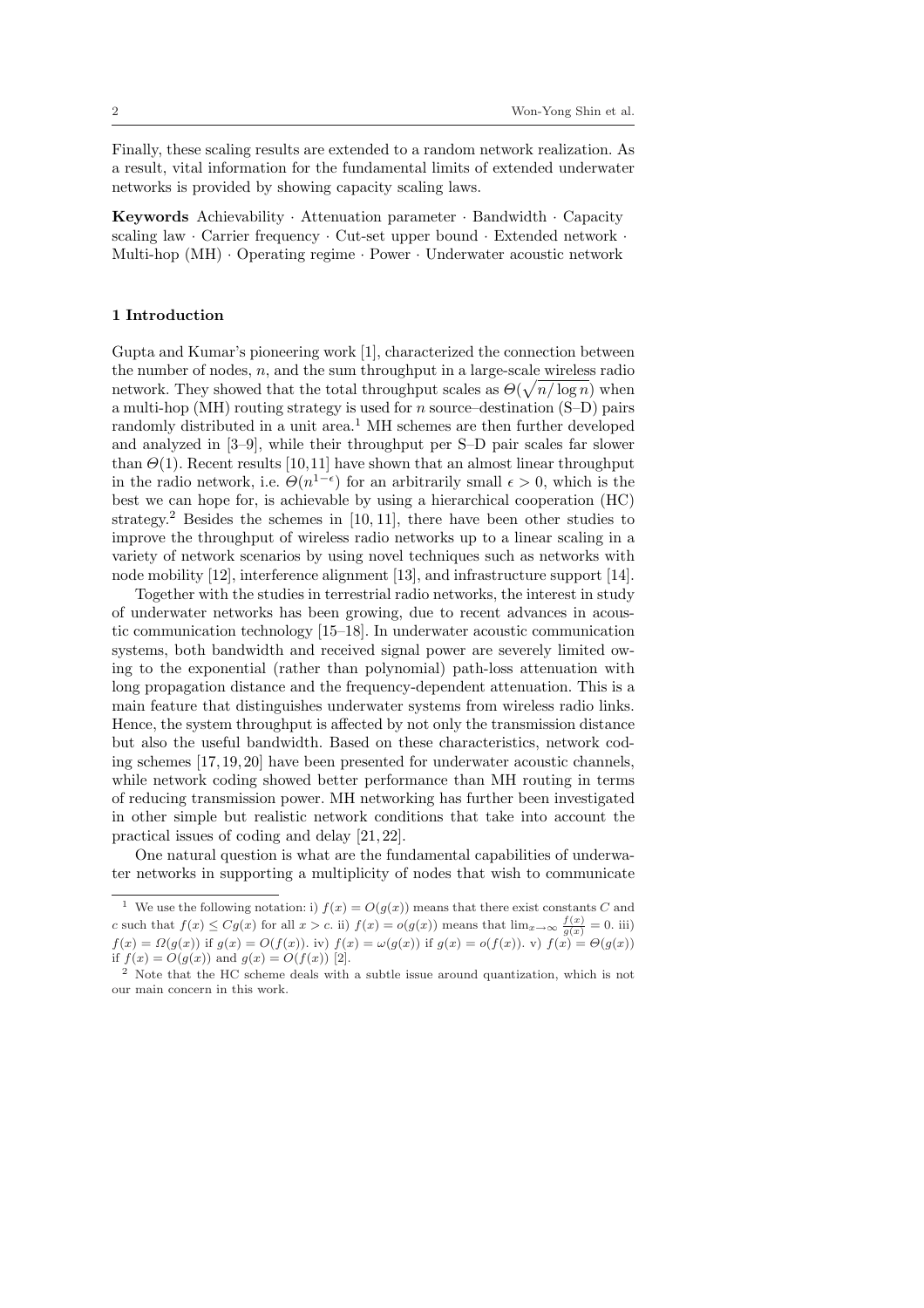concurrently with each other, i.e., multiple S–D pairs, over an acoustic channel. To answer this question, the throughput scaling for underwater networks was first studied [23], where  $n$  nodes were arbitrarily located in a planar disk of unit area, as in [1], and the carrier frequency was set to a constant independent of n. That work showed an upper bound on the throughput of each node, based on the physical model [1], which scales as  $n^{-1/\alpha}e^{-W_0(\Theta(n^{-1/\alpha}))}$ , where  $\alpha$  corresponds to the spreading factor of the underwater channel and  $W_0$  represents the branch zero of the Lambert W function [24].<sup>3</sup> Since the spreading factor typically has values in the range  $1 \leq \alpha \leq 2$  [23], the throughput per node decreases almost as  $O(n^{-1/\alpha})$  for large enough *n*, which is considerably faster than the  $\Theta(\sqrt{n})$  scaling characterized for wireless radio settings [1].

In Part I of this two-part paper, capacity scaling laws for underwater networks are analyzed in an extended network [4,5,10,25,26] of unit node density, which is one of fundamentally different network models. Part II [27] shows the analysis for a dense network  $[1, 6, 10]$  of unit area used as another extreme network realization.<sup>4</sup> Unlike the work in [23], the *information-theoretic* notion of network capacity is adopted in terms of characterizing the model for successful transmission. Especially, we are interested in the case where the carrier frequency scales as a certain function of  $n$  in a narrow-band model. Such an assumption leads to a significant change in the scaling behavior owing to the attenuation characteristics. Recently, the optimal capacity scaling of wireless radio networks has been studied in [29, 30] according to operating regimes that are determined by the relationship between the carrier frequency and the number of nodes,  $n$ . The frequency scaling scenario of our study essentially follows the same arguments as those in [29, 30]. We study both an information-theoretic upper bound and an achievable rate scaling while allowing the frequency scaling with  $n$ . To the best of our knowledge, such an attempt has never been conducted before in underwater networks.

We explicitly characterize an *attenuation parameter* that depends on the transmission distance and also on the carrier frequency. For extended networks with n regularly distributed nodes on a square, we then derive an upper bound on the total throughput scaling using the cut-set bound. In extended networks, our upper bound is based on the characteristics of power-limited regimes shown in [10]. We show that the upper bound is inversely proportional to the attenuation parameter. This leads to a highly power-limited network for all the operating regimes (i.e., path-loss attenuation regimes), where power consumption is important in determining performance. Interestingly, it is seen that contrary to the case of wireless radio networks, our upper bound heavily depends on the attenuation parameter but not on the spreading factor (corre-

<sup>&</sup>lt;sup>3</sup> The Lambert W function is defined to be the inverse of the function  $z = W(z)e^{W(z)}$ and the branch satisfying  $W(z) \ge -1$  is denoted by  $W_0(z)$ .

<sup>4</sup> Since the two networks represent both extreme network realizations we will consider in both Parts I and II, a realistic one would be in-between. In wireless radio networks, the work in [28] generalized the results of [10] to the case where the network area can scale polynomially with the number of nodes, n. In underwater networks, we leave this issue for further study.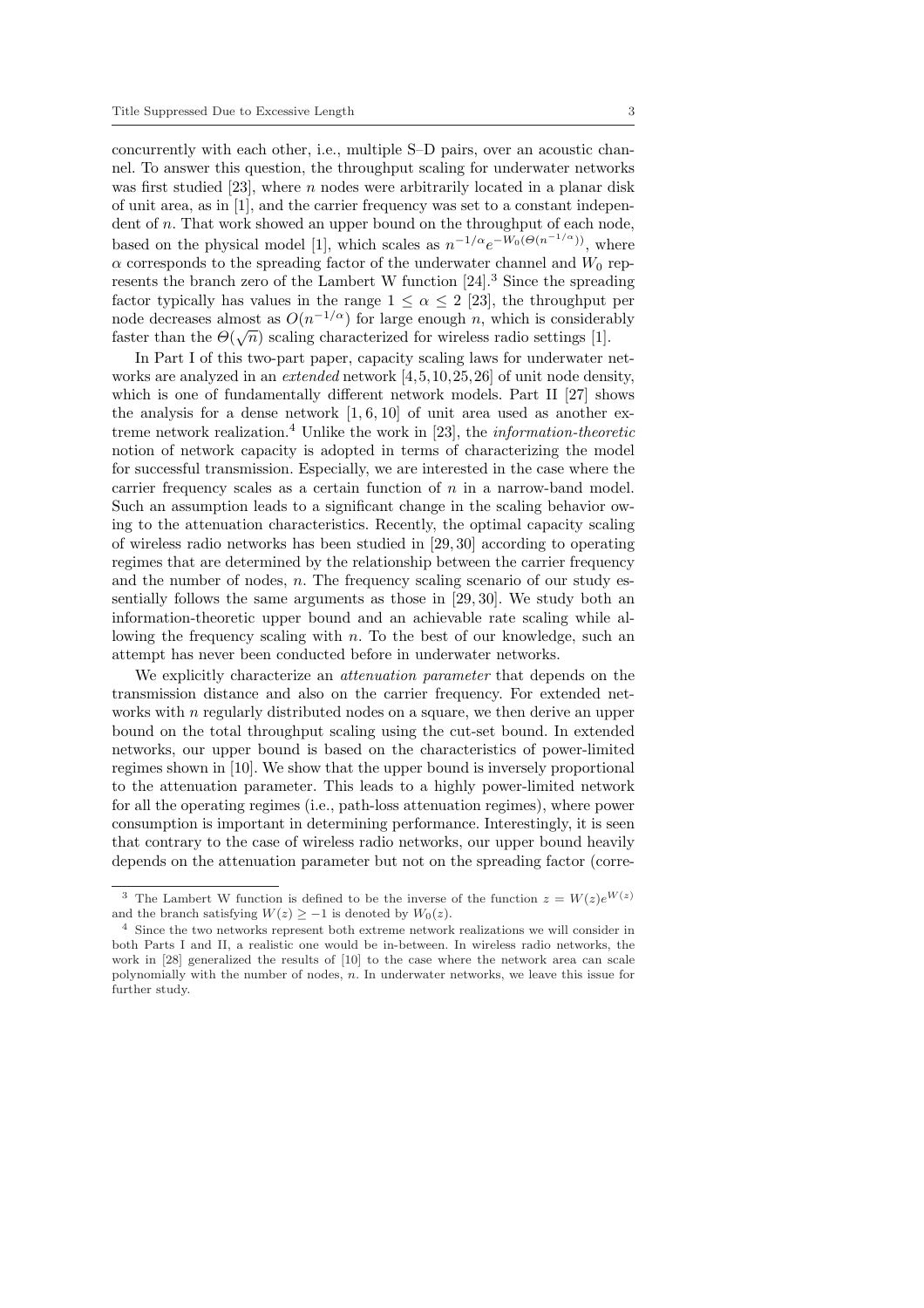sponding to the path-loss exponent in wireless networks). In addition, to show constructively our achievability result, we describe the conventional nearestneighbor MH transmission [1], which is suitable for underwater networks due to the very long propagation delay of acoustic signal in water [31], and analyze its achievable throughput. We show that under extended regular networks, the achievable rate scaling based on the MH routing exactly matches the upper bound on the capacity scaling for all the operating regimes. Furthermore, a random network scenario is discussed in this work. We show that under extended random networks, the conventional MH-based achievable scheme is not order-optimal for any operating regimes.

The rest of this paper is organized as follows. Section 2 describes our system and channel models. In Section 3, the cut-set upper bound on the throughput is derived. In Section 4, the achievable throughput scaling is analyzed. These results are extended to the random network case in Section 5. Finally, Section 6 summarizes the paper with some concluding remarks.

Throughout this paper,  $[\cdot]_{ki}$  denotes the  $(k, i)$ -th of a matrix.  $\mathbf{I}_n$  is the identity matrix of size  $n \times n$ , det( $\cdot$ ) is the determinant,  $\mathbb C$  is the field of complex numbers, and  $E[\cdot]$  is the expectation. Unless otherwise stated, all logarithms are assumed to be to the base 2.

#### 2 System and Channel Models

We consider a two-dimensional underwater network that consists of  $n$  nodes on a square such that two neighboring nodes are 1 unit of distance apart from each other, i.e., a regular network [25, 26]. This two-dimensional network is usually assumed to be constituted by sensor nodes that are anchored to the bottom of the ocean. We randomly pick a matching of S–D pairs, so that each node is the destination of exactly one source. Each node has an average transmit power constraint  $P$  (constant), and we assume that the channel state information (CSI) is available at all receivers, but not at the transmitters. It is assumed that each node transmits at a rate  $T(n)/n$ , where  $T(n)$  denotes the total throughput of the network.

Now let us turn to channel modeling. We assume frequency-flat channel of bandwidth W Hz around carrier frequency f, which satisfies  $f \gg W$ , i.e., narrow-band model. This is a highly simplified model, but nonetheless one that suffices to demonstrate the fundamental mechanisms that govern capacity scaling. Assuming that all the nodes have perfectly directional transmissions, we also disregard multipath propagation, and simply focus on a line-of-sight channel between each pair of nodes used in [10,11,28]. An underwater acoustic channel is characterized by an attenuation that depends on both the distance  $r_{ki}$  between nodes i and  $k$   $(i, k \in \{1, \dots, n\})$  and the signal frequency f, and is given by

$$
A(r_{ki}, f) = c_0 r_{ki}^{\alpha} a(f)^{r_{ki}} \tag{1}
$$

for some constant  $c_0 > 0$  independent of n, where  $\alpha$  is the spreading factor and  $a(f) > 1$  is the absorption coefficient [16]. For analytical tractability, we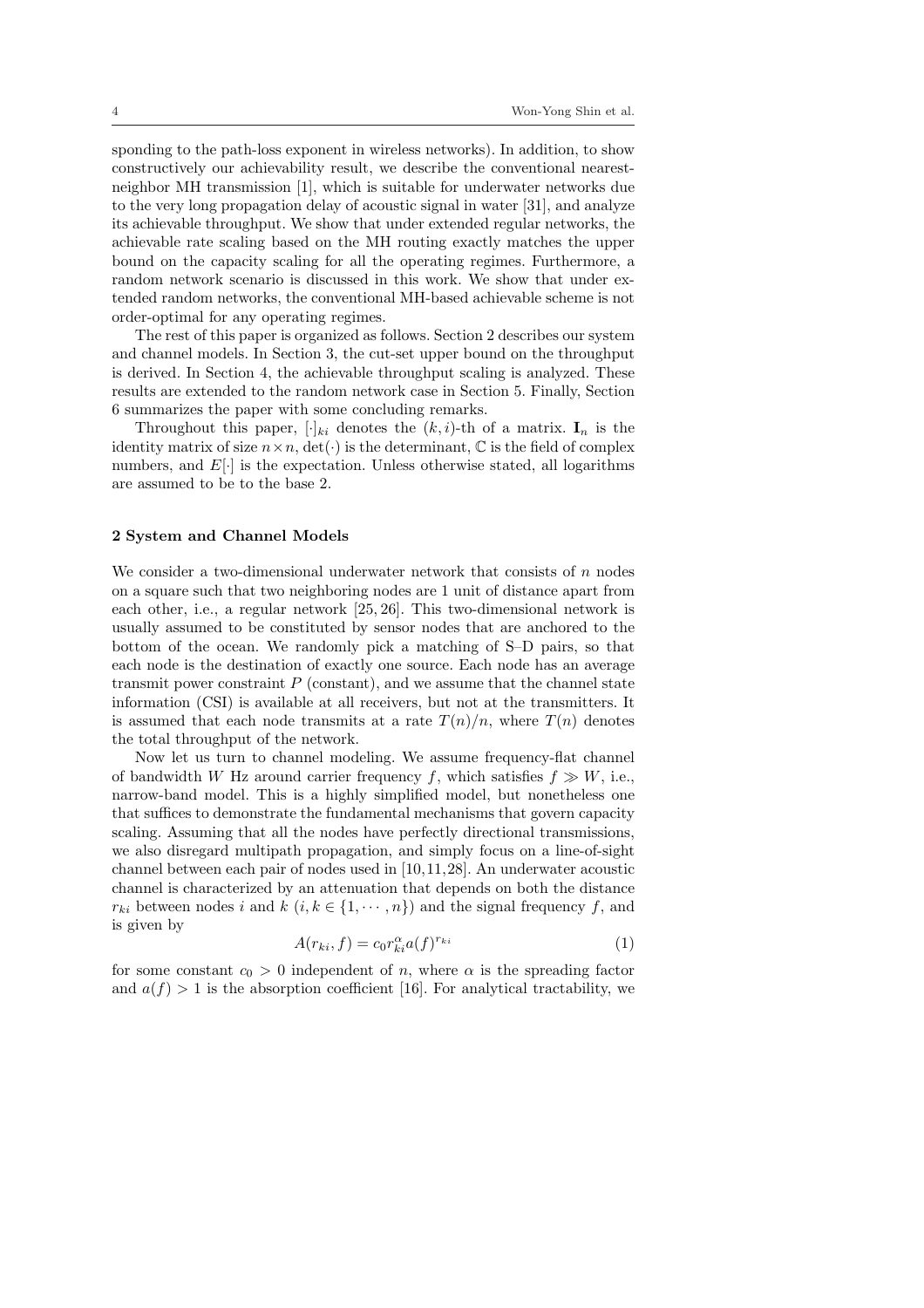assume that the spreading factor  $\alpha$  does not change throughout the network, i.e., that it is the same from short to long range transmissions, as in wireless radio networks [1, 4, 10]. The spreading factor describes the geometry of propagation and is typically  $1 \le \alpha \le 2$ —its commonly used values are  $\alpha = 1$ for cylindrical spreading,  $\alpha = 2$  for spherical spreading, and  $\alpha = 1.5$  for the so-called practical spreading. Note that existing models of wireless networks typically correspond to the case for which  $a(f) = 1$  (or a positive constant independent of *n*) and  $\alpha > 2.5$ 

A common empirical model gives  $a(f)$  in dB/km for f in kHz as [16,32]:

$$
10\log a(f) = a_0 + a_1f^2 + a_2\frac{f^2}{b_1 + f^2} + a_3\frac{f^2}{b_2 + f^2},
$$
\n(2)

where  $\{a_0, \dots, a_3, b_1, b_2\}$  are some positive constants independent of n. As stated earlier, we will allow the carrier frequency  $f$  to scale with the number of nodes, n. Note that this scaling technique is used to better exploit the nature of the underwater acoustic channel. As a consequence, a wider range of both f and n is covered, similarly as in  $[28-30]$ . In particular, we consider the case where the frequency scales at arbitrarily increasing rates relative to  $n$ , which enables us to really capture the dependence on the frequency in performance.<sup>6</sup> The absorption  $a(f)$  is then an increasing function of f such that

$$
a(f) = \Theta\left(e^{c_1 f^2}\right) \tag{3}
$$

with respect to f for some constant  $c_1 > 0$  independent of n.

The noise  $n_i$  at node  $i \in \{1, \dots, n\}$  in an acoustic channel can be modeled through four basic sources: turbulence, shipping, waves, and thermal noise [16]. We assume that  $n_i$  is the circularly symmetric complex additive colored Gaussian noise with zero mean and power spectral density (PSD)  $N(f)$ , and thus the noise is frequency-dependent. The overall PSD of four sources decays linearly on the logarithmic scale in the frequency region  $100$  Hz –  $100$  kHz, which is the operating region used by the majority of acoustic systems, and thus is approximately given by [16, 33]

$$
\log N(f) = a_4 - a_5 \log f \tag{4}
$$

for some positive constants  $a_4$  and  $a_5$  independent of  $n^7$ . This means that  $N(f) = O(1)$  since

$$
N(f) = \Theta\left(\frac{1}{f^{a_5}}\right) \tag{5}
$$

 $^5\,$  The counterpart of  $\alpha$  in wireless radio channels is the path-loss exponent.

<sup>&</sup>lt;sup>6</sup> Otherwise, the attenuation parameter  $a(f)$  scales as  $\Theta(1)$  from (2), which is not a matter of interest in this work.

<sup>&</sup>lt;sup>7</sup> Note that in our operating frequencies,  $a_5 = 1.8$  is commonly used for the above approximation [16].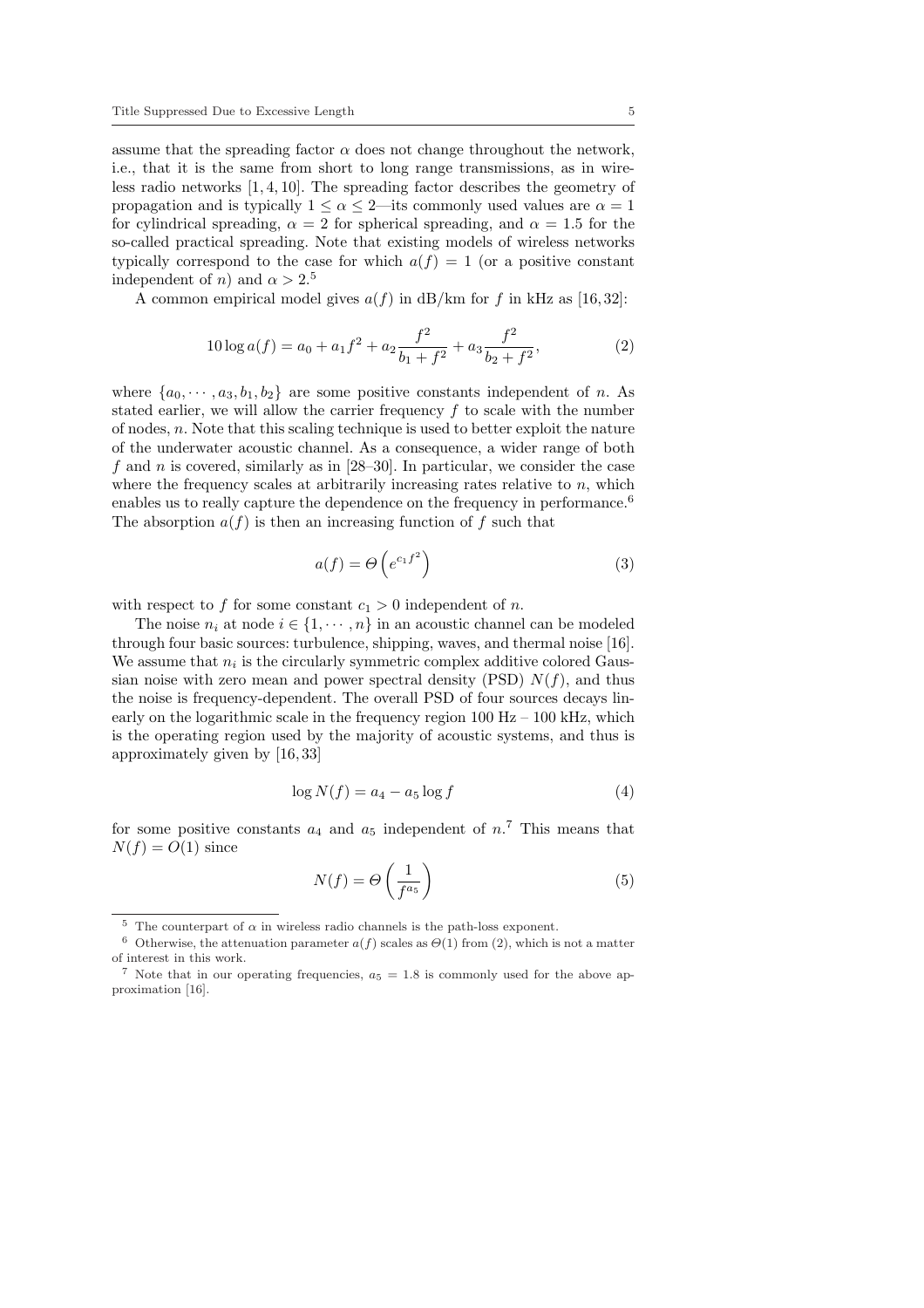in terms of f increasing with n. From  $(3)$  and  $(5)$ , we may then have the following relationship between the absorption  $a(f)$  and the noise PSD  $N(f)$ :

$$
N(f) = \Theta\left(\frac{1}{(\log a(f))^{a_5/2}}\right). \tag{6}
$$

From the narrow-band assumption, the received signal  $y_k$  at node  $k \in$  $\{1, \dots, n\}$  at a given time instance is given by

$$
y_k = \sum_{i \in I} h_{ki} x_i + n_k,\tag{7}
$$

where

$$
h_{ki} = \frac{e^{j\theta_{ki}}}{\sqrt{A(r_{ki}, f)}}
$$
\n(8)

represents the complex channel between nodes i and k,  $x_i \in \mathbb{C}$  is the signal transmitted by node i, and  $I \subset \{1, \dots, n\}$  is the set of simultaneously transmitting nodes. The random phases  $\theta_{ki}$  are uniformly distributed over  $[0, 2\pi)$ and independent for different  $i, k$ , and time. We thus assume a narrow-band time-varying channel, whose gain changes to a new independent value for every symbol. Note that this random phase model is based on a far-field assumption  $[10, 11, 28]$ ,<sup>8</sup> which is valid if the wavelength is sufficiently smaller than the minimum node separation.

Based on the above channel characteristics, operating regimes of the network are identified according to the following physical parameters: the absorption  $a(f)$  and the noise PSD  $N(f)$  which are exploited here by choosing the frequency  $f$  based on the number of nodes,  $n$ . In other words, if the relationship between f and n is specified, then  $a(f)$  and  $N(f)$  can be given by a certain scaling function of  $n$  from  $(3)$  and  $(5)$ , respectively.

### 3 Cut-set Upper Bound

To access the fundamental limits of an extended underwater network, a new cut-set upper bound on the total throughput scaling is analyzed from an information-theoretic perspective  $[35]$ . Consider a given cut L dividing the network area into two equal halves, as in [10, 28] (see Fig. 1). Under the cut L, source nodes are on the left, while all nodes on the right are destinations. In this case, we have an  $\Theta(n) \times \Theta(n)$  multiple-input multiple-output (MIMO) channel between the two sets of nodes separated by the cut. Specifically, an upper bound based on the power transfer argument [10] is established for extended networks, where the information flow for a given cut  $L$  is proportional to the total received signal power from source nodes. Note, however, that the

<sup>&</sup>lt;sup>8</sup> In [34], instead of simply taking the far-field assumption, the physical limit of wireless radio networks has been studied under certain conditions on scattering elements. Further investigation is also required to see whether this assumption is valid for underwater networks of unit node density in the limit of large number of nodes,  $n$ .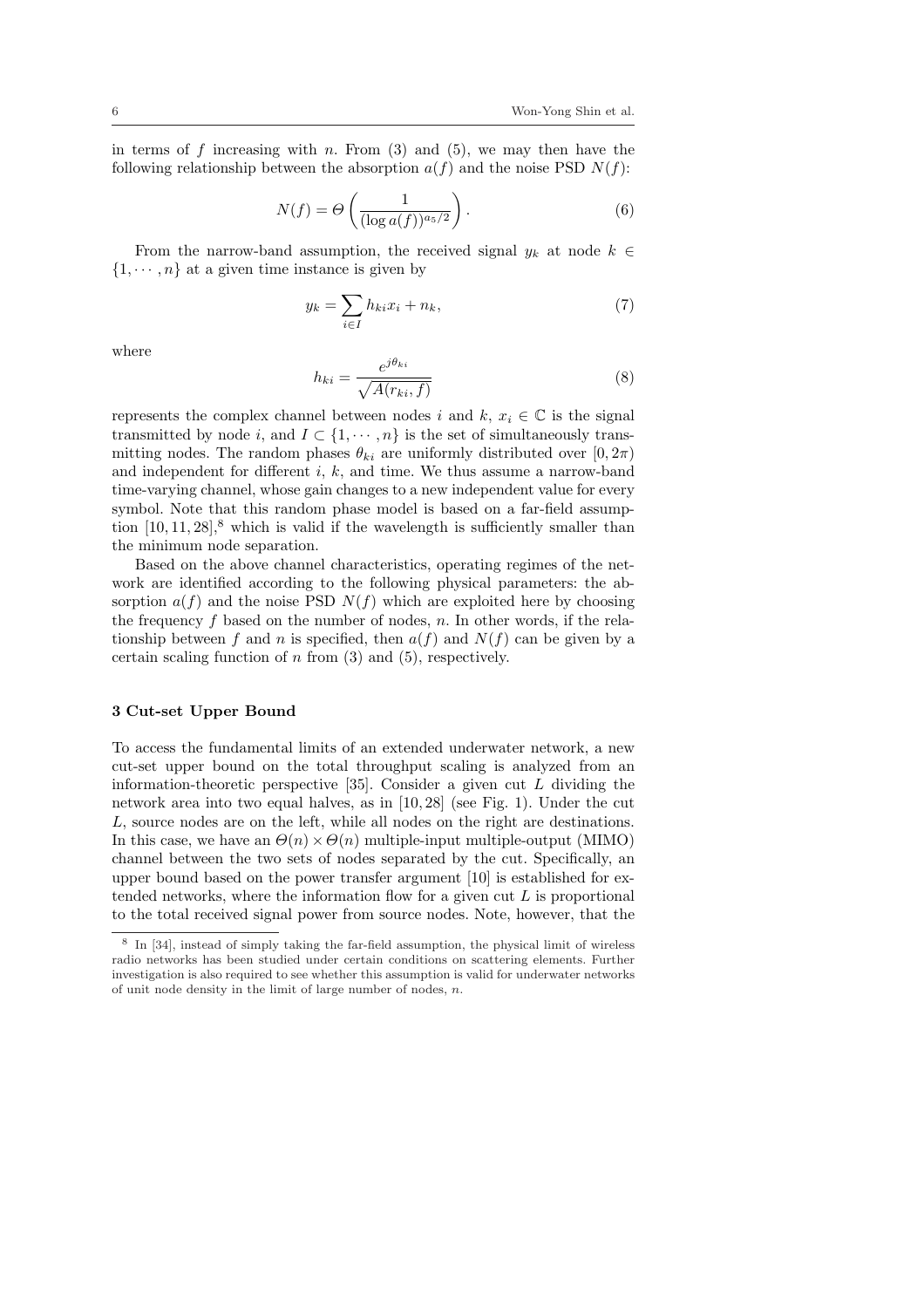

Fig. 1 The cut L in a two-dimensional extended regular network.  $S_L$  and  $D_L$  represent the sets of source and destination nodes, respectively.

present problem is not equivalent to the conventional extended network framework [10] due to quite different channel characteristics, and the main result is shown here in a somewhat different way by providing a simpler derivation than that of [10].

As illustrated in Fig. 1, let  $S_L$  and  $D_L$  denote the sets of sources and destinations, respectively, for the cut  $L$  in an extended network. We then take into account an approach based on the amount of power transferred across the network according to different operating regimes, i.e., path-loss attenuation regimes. As pointed out in [10], the information transfer from  $S_L$  to  $D_L$  is highly power-limited since all the nodes in the set  $D<sub>L</sub>$  are ill-connected to the left-half network in terms of power. This implies that the information transfer is bounded by the total received power transfer, rather than the cardinality of the set  $D_L$ . For the cut L, the total throughput  $T(n)$  for sources on the left is bounded by the (ergodic) capacity of the MIMO channel between  $S_L$  and  $D_L$ under time-varying channel assumption, and thus is given by

$$
T(n) \leq \max_{\mathbf{Q}_L \geq 0} E\left[ \log \det \left( \mathbf{I}_{n/2} + \frac{1}{N(f)} \mathbf{H}_L \mathbf{Q}_L \mathbf{H}_L^H \right) \right],
$$
 (9)

where  $H_L$  is the matrix with entries  $[H_L]_{ki} = h_{ki}$  for  $i \in S_L, k \in D_L$ , and  $\mathbf{Q}_L \in \mathbb{C}^{\Theta(n)\times\Theta(n)}$  is the positive semi-definite input signal covariance matrix whose k-th diagonal element satisfies  $[Q_L]_{kk} \leq P$  for  $k \in S_L$ .

The relationship (9) will be further specified in Theorem 1. Before that, we first apply the techniques of [26, 36] to obtain the total power transfer of the set  $D_L$ . These techniques involve the design of the optimal input signal covariance matrix  $\mathbf{Q}_L$  in terms of maximizing the upper bound (9) on the capacity. If the matrix  $H_L$  has independent entries, each  $h_{ki}$  of which is a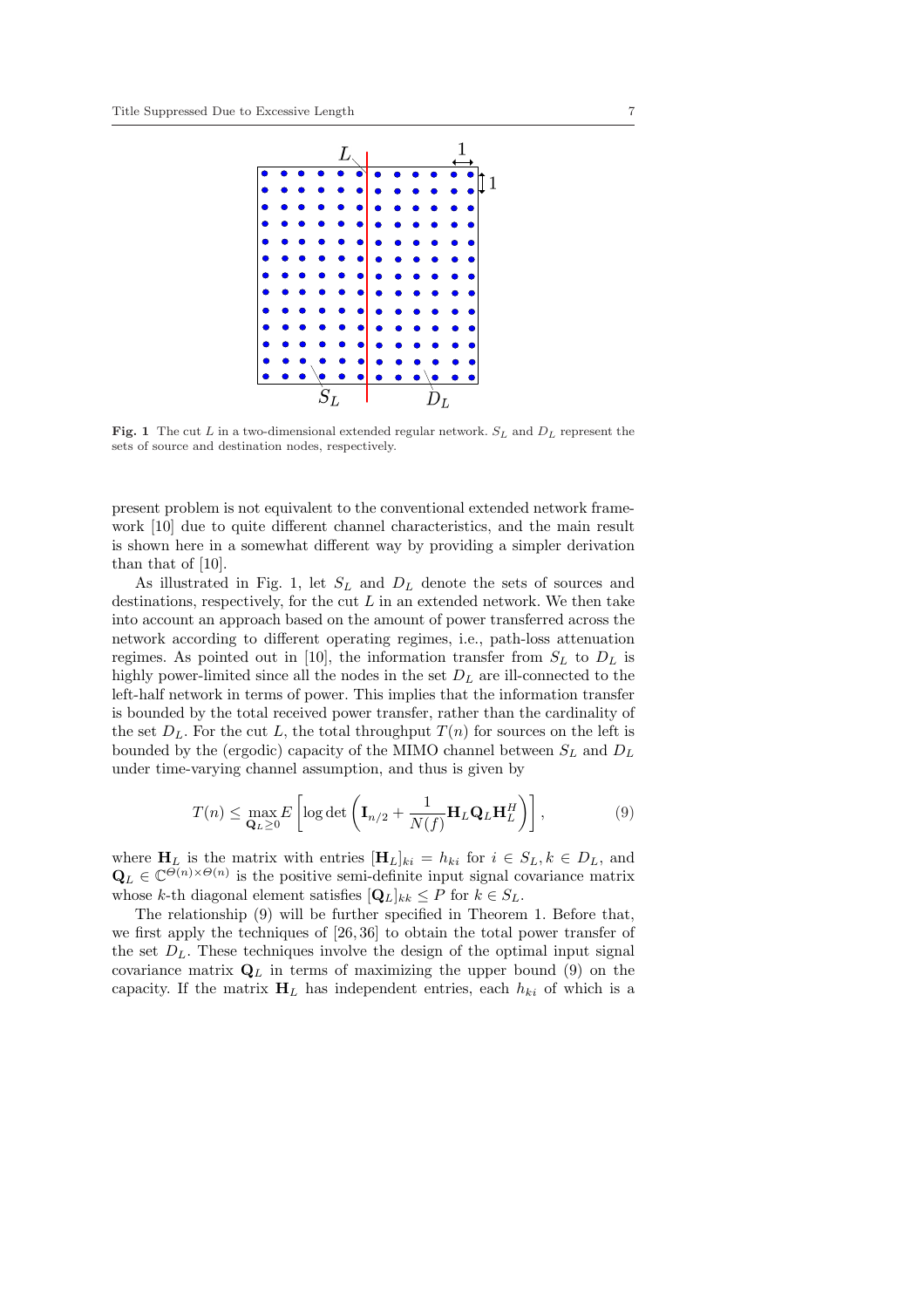proper complex random variable [37], and has the same distribution as  $-h_{ki}$ for  $i \in S_L, k \in D_L$ , then the optimal  $\mathbf{Q}_L$  is diagonal, i.e., the maximum in (9) is attained with  $[\hat{\mathbf{Q}}_L]_{kk} = P$  for  $k \in S_L$ , where  $\hat{\mathbf{Q}}_L$  is the diagonal matrix. We start from the following lemma.

**Lemma 1** Each element  $h_{ki}$  of the channel matrix  $H_L$  is a proper complex random variable, where  $i \in S_L, k \in D_L$ .

The proof of this lemma is presented in Appendix A.1. It is readily proved that  $h_{ki}$  has the same distribution as  $-h_{ki}$  for all i and k since the random phases  $\theta_{ki}$  are uniformly distributed over [0, 2π). Thus, using the result of Lemma 1, we obtain the following result.

**Lemma 2** The optimal input signal covariance matrix  $Q_L$  that maximizes the upper bound (9) is unique and is given by the diagonal  $\dot{Q}_L$  with entries  $[\tilde{\mathbf{Q}}_L]_{kk} = P$  for  $k \in S_L$ .

We refer to Section III of [36] for the detailed proof. From Lemma 2, the expression (9) is then rewritten as

$$
T(n) \leq E \left[ \log \det \left( \mathbf{I}_{n/2} + \frac{1}{N(f)} \mathbf{H}_{L} \tilde{\mathbf{Q}}_{L} \mathbf{H}_{L}^{H} \right) \right]
$$
  
\n
$$
= E \left[ \log \det \left( \mathbf{I}_{n/2} + \frac{P}{N(f)} \mathbf{H}_{L} \mathbf{H}_{L}^{H} \right) \right]
$$
  
\n
$$
\leq E \left[ \sum_{k \in D_{L}} \log \left( 1 + \frac{P}{N(f)} \sum_{i \in S_{L}} |h_{ki}|^{2} \right) \right]
$$
  
\n
$$
= \sum_{k \in D_{L}} \log \left( 1 + \frac{P}{N(f)} \sum_{i \in S_{L}} \frac{1}{A(r_{ki}, f)} \right)
$$
  
\n
$$
\leq \sum_{k \in D_{L}} \sum_{i \in S_{L}} \frac{P}{A(r_{ki}, f) N(f)}, \tag{10}
$$

where the second inequality is obtained by applying generalized Hadamard's inequality [38] as in [10, 26]. The last two steps come from (1) and the fact that  $log(1 + x) \leq x$  for any x, which is only tight as x is small. Note that the right-hand side of (10) represents the total amount of received signal-to-noise ratio (SNR) from the set  $S_L$  of sources to the set  $D_L$  of destinations for a given cut  $L$ . To further compute  $(10)$ , we define the following parameter

$$
P_L^{(k)} = \frac{P}{c_0} \sum_{i \in S_L} r_{ki}^{-\alpha} a(f)^{-r_{ki}} \tag{11}
$$

for some constant  $c_0 > 0$  independent of n, which corresponds to the total power received from the signal sent by all the sources  $i \in S_L$  at node k on the right (see  $(1)$  and  $(8)$ ). For convenience, we now index the node positions such that the source and destination nodes under the cut L are located at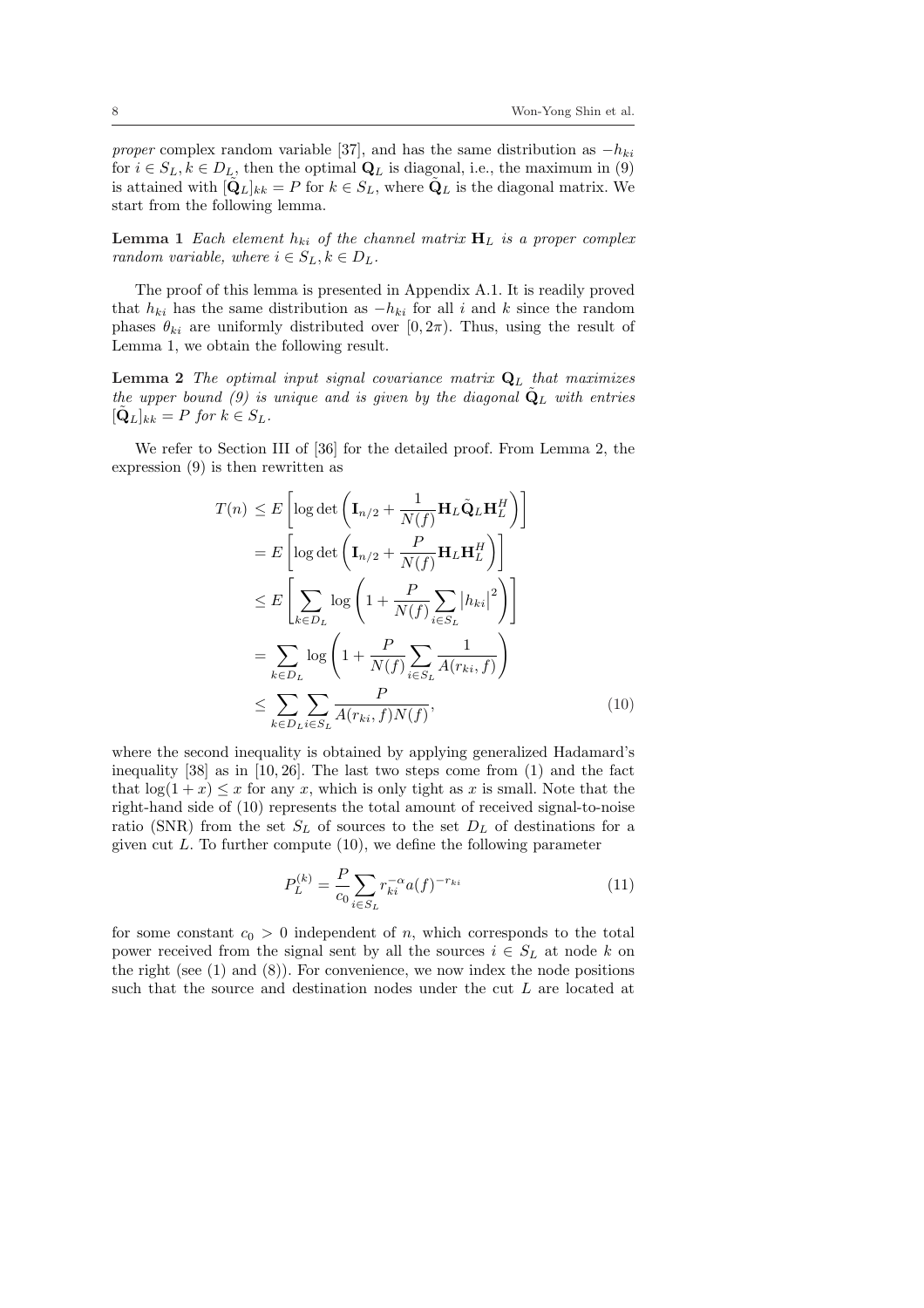positions  $(-i_x + 1, i_y)$  and  $(k_x, k_y)$ , respectively, for  $i_x, k_x = 1, \dots, \sqrt{n/2}$  and  $i_y, k_y = 1, \cdots, \sqrt{n}$ . The scaling result of  $P_L^{(k)}$  $L^{(k)}$  defined in (11) can then be derived as follows.

**Lemma 3** In an extended network, the term  $P_L^{(k)}$  $L^{(k)}$  in (11) is given by

$$
P_L^{(k)} = O\left(k_x^{1-\alpha} a(f)^{-k_x}\right),\tag{12}
$$

where  $k_x$  represents the horizontal coordinate of node  $k \in D_L$  for  $k_x =$  $1, \cdots, \sqrt{n}/2.$ 

The proof of this lemma is presented in Appendix A.2. We are now ready to show the cut-set upper bound in extended networks.

Theorem 1 For an underwater regular network of unit node density, the total throughput  $T(n)$  is upper-bounded by

$$
T(n) \le \frac{c_2\sqrt{n}}{a(f)N(f)},\tag{13}
$$

where  $c_2 > 0$  is some constant independent of n.

*Proof* From  $(1)$  and  $(10)–(12)$ , we obtain the following upper bound on the total throughput  $T(n)$ :

$$
T(n) \leq \frac{1}{N(f)} \sum_{k \in D_L} P_L^{(k)}
$$
  
\n
$$
\leq \frac{1}{N(f)} \sum_{k_x=1}^{\sqrt{n}/2} \sum_{k_y=1}^{\sqrt{n}} P_L^{(k)}
$$
  
\n
$$
\leq \frac{c_3 P \sqrt{n}}{N(f)} \sum_{k_x=1}^{\sqrt{n}/2} \frac{1}{k_x^{\alpha-1} a(f)^{k_x}}
$$
  
\n
$$
\leq \frac{c_3 P \sqrt{n}}{N(f)} \sum_{k_x=1}^{\sqrt{n}/2} \frac{1}{a(f)^{k_x}}
$$
  
\n
$$
\leq \frac{c_3 P \sqrt{n}}{N(f)} \frac{1}{a(f) - 1}
$$
  
\n
$$
\leq \frac{c_4 P \sqrt{n}}{a(f) N(f)},
$$

where  $c_3$  and  $c_4$  are some positive constants independent of n, which is equal to (13). This completes the proof of the theorem.

We remark that this upper bound is expressed as a function of the absorption  $a(f)$  and the noise PSD  $N(f)$ , whereas an upper bound for wireless radio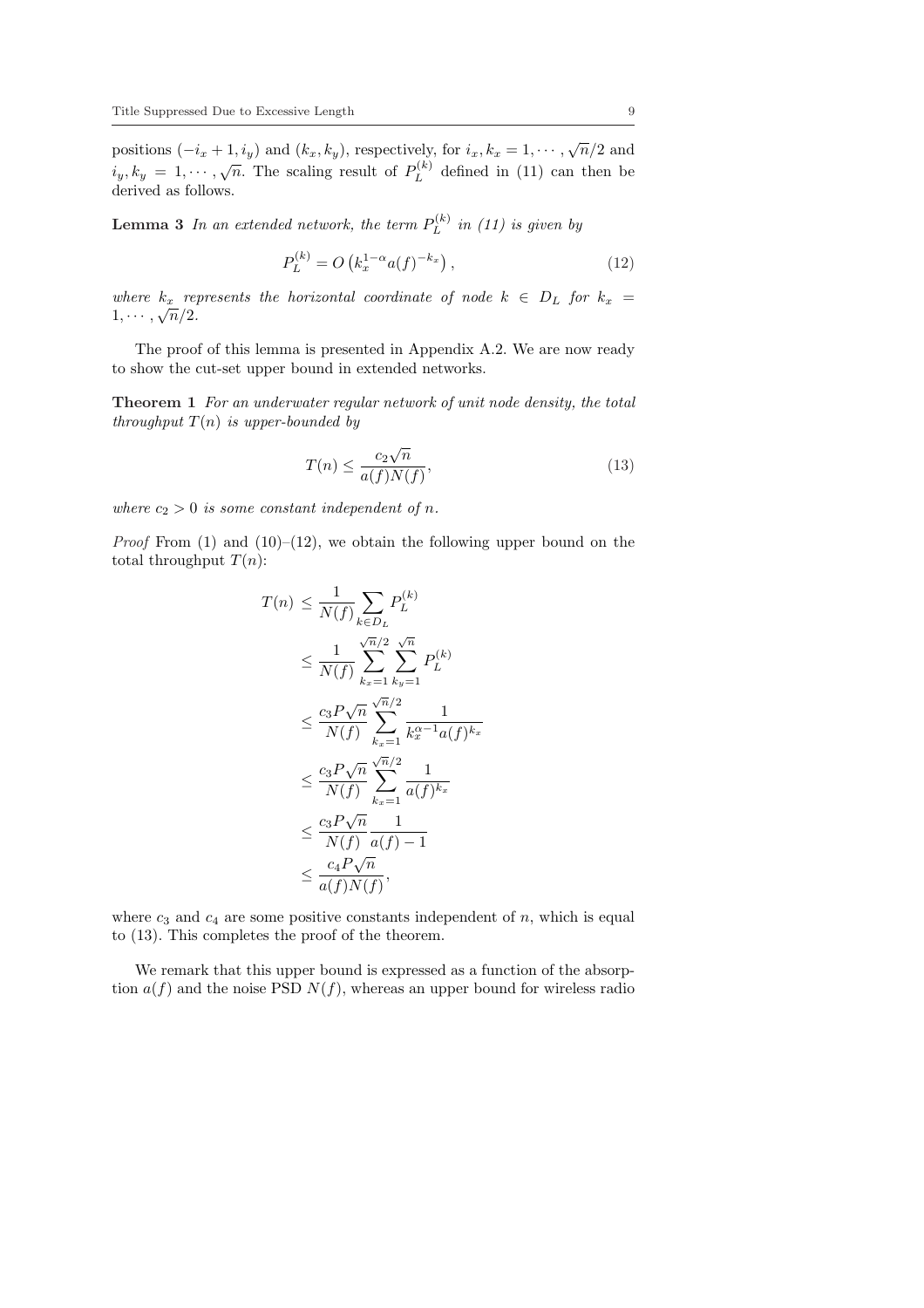networks depends only on the constant value  $\alpha$  [10]. In addition, using (3), (5), and (6) in (13) results in two other expressions on the total throughput !<br>!

$$
T(n) = O\left(\frac{\sqrt{n} \left(\log a(f)\right)^{a_5/2}}{a(f)}\right)
$$
\n(14)

and

$$
T(n) = O\left(\frac{\sqrt{n}f^{a_5}}{e^{c_1f^2}}\right)
$$

for some positive constants  $c_1$  and  $a_5$  shown in (3) and (4), respectively. Hence, from (14), it is seen that the upper bound is inversely proportional to the attenuation parameter  $a(f)$  and decays fast with increasing  $a(f)$ , thereby leading to a highly power-limited network irrespective of the parameter  $a(f)$ .

#### 4 Achievability Result

To show the order optimality of underwater networks, we analyze the achievable throughput scaling with the existing transmission scheme, commonly used in wireless radio networks. In this section, the nearest-neighbor MH routing protocol [1] will be briefly described with a slight modification. The basic procedure of the MH protocol under our extended regular network is as follows:

- Divide the network into square routing cells, each of which has unit area.
- Draw an line connecting a S–D pair. A source transmits a packet to its destination using the nodes in the adjacent cells passing through the line.
- Use the full transmit power at each node, i.e., the transmit power  $P$ .

The achievable rate of MH is now shown by quantifying the amount of interference.

Lemma 4 Consider an extended regular network that uses the nearest-neighbor MH protocol. Then, the total interference power  $P_I$  from other simultaneously transmitting nodes, corresponding to the set  $I \subset \{1, \dots, n\}$ , is upper-bounded by  $\Theta(1/a(f))$ , where  $a(f)$  denotes the absorption coefficient greater than 1.

Proof There are 8k interfering routing cells, each of which includes one node, in the k-th layer  $l_k$  of the network as illustrated in Fig. 2. Then from (1),  $(7)$ , and  $(8)$ , the total interference power  $P<sub>I</sub>$  at each node from simultaneously transmitting nodes is upper-bounded by

$$
P_I = \sum_{k=1}^{\infty} (8k) \frac{P}{c_0 k^{\alpha} a(f)^k}
$$
  
= 
$$
\frac{8P}{c_0} \sum_{k=1}^{\infty} \frac{1}{k^{\alpha-1} a(f)^k}
$$
  

$$
\leq \frac{8P}{c_0} \sum_{k=1}^{\infty} \frac{1}{a(f)^k}
$$
  

$$
\leq \frac{c_5}{a(f)},
$$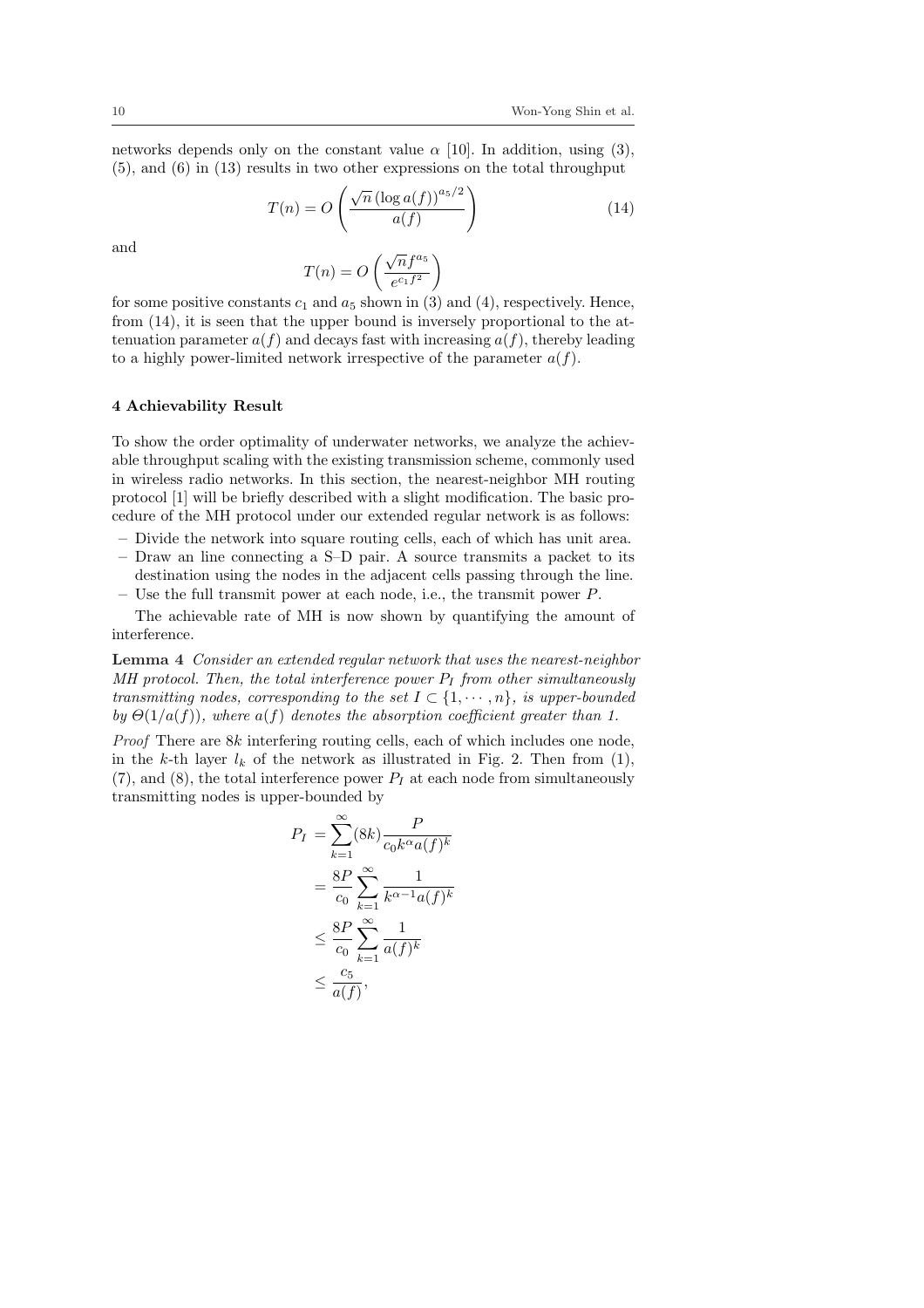

Fig. 2 Grouping of interference routing cells in extended networks. The first layer  $l_1$  represents the outer 8 shaded cells.

where  $c_0$  and  $c_5$  are some positive constants independent of n, which completes the proof.

Note that the received signal power no longer decays polynomially but rather exponentially with propagation distance in our network. This implies that the absorption term  $a(f)$  in (1) will play an important role in determining the performance. It is also seen that the upper bound on  $P_I$  does not depend on the spreading factor  $\alpha$ . Using Lemma 4, it is now possible to simply obtain a lower bound on the capacity scaling in the network, and hence the following result presents the achievable rates under the MH protocol.

Theorem 2 In an underwater regular network of unit node density,

$$
T(n) = \Omega\left(\frac{n^{1/2}}{a(f)N(f)}\right) \tag{15}
$$

is achievable.

Proof Suppose that the nearest-neighbor MH protocol is used. To get a lower bound on the capacity scaling, the signal-to-interference-and-noise ratio (SINR) seen by receiver  $i \in \{1, \dots, n\}$  is computed as a function of the absorption  $a(f)$  and the PSD  $N(f)$  of noise  $n_i$ . Since the Gaussian is the worst additive noise [39, 40], assuming it lower-bounds the throughput. Hence, by assuming full CSI at the receiver, from  $(1)$ ,  $(7)$ , and  $(8)$ , the achievable throughput per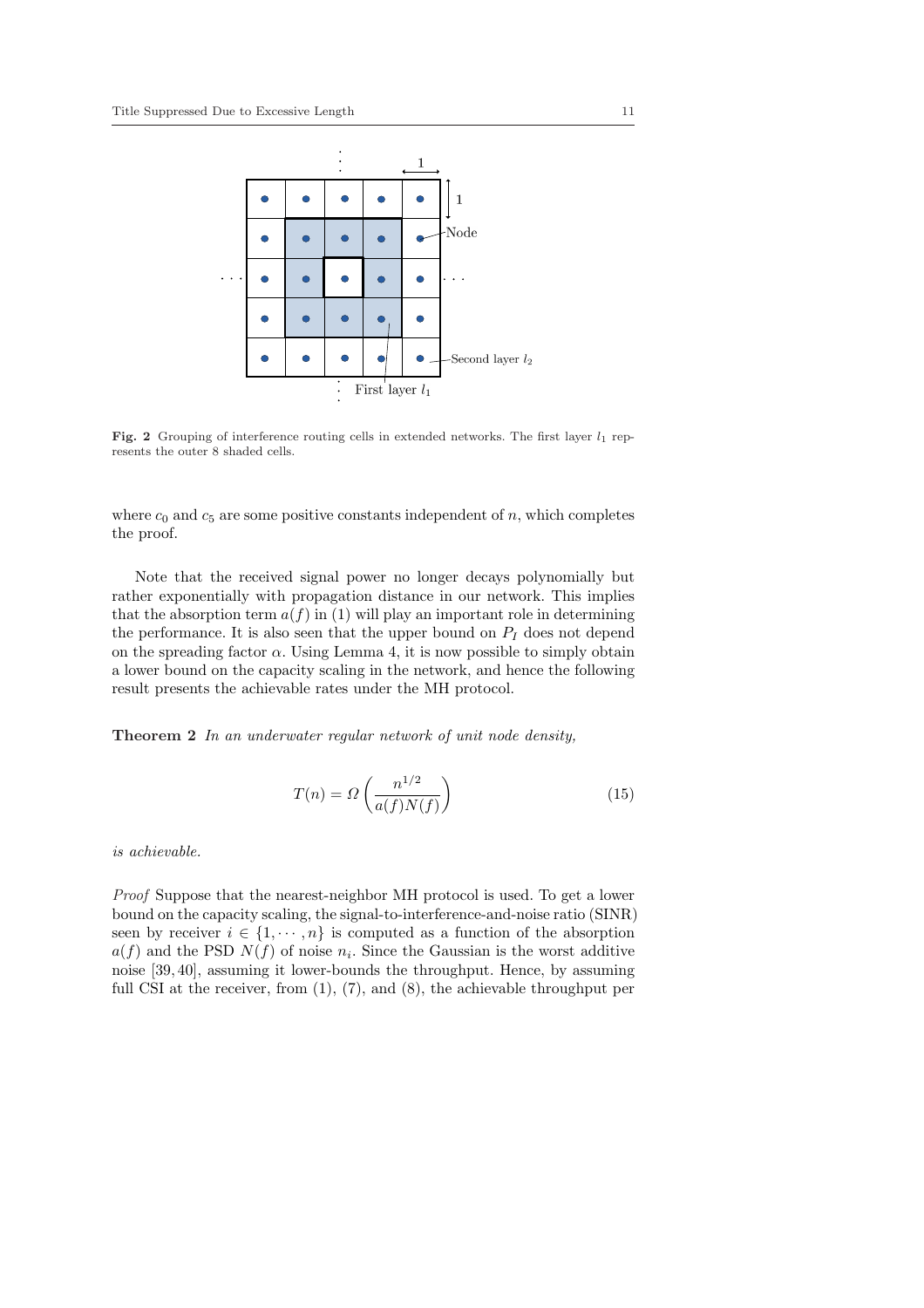S–D pair is lower-bounded by

$$
\log(1 + \text{SINR})
$$
  
\n
$$
\geq \log\left(1 + \frac{P/(c_0 a(f))}{N(f) + c_5/a(f)}\right)
$$
  
\n
$$
\geq \log\left(1 + \frac{c_6 P}{a(f)N(f)}\right),
$$

for some positive constants  $c_0$ ,  $c_5$ , and  $c_6$  independent of n, where the second inequality is obtained from the relationship (6) between  $a(f)$  and  $N(f)$ , resulting in  $N(f) = \Omega(1/a(f))$ . Due to the fact that  $\log(1+x) = (\log e)x + O(x^2)$ for small  $x > 0$ , the rate of

$$
\varOmega\left(\frac{1}{a(f)N(f)}\right)
$$

is thus provided for each S–D pair. Since the number of hops per S–D pair is given by  $O(\sqrt{n})$ , there exist  $\Omega(\sqrt{n})$  source nodes that can be active simultaneously, and therefore the total throughput is finally given by (15), which completes the proof of the theorem.

Now it is examined how the upper bound shown in Section 3 is close to the achievable throughput scaling.

Remark 1 Based on Theorems 1 and 2, it is easy to see that the achievable rate and the upper bound are of exactly the same order. MH is therefore orderoptimal in regular networks with unit node density for all the attenuation regimes.

We also remark that applying the HC strategy [10] may not be helpful to improve the achievable throughput due to long-range MIMO transmissions, which severely degrade performance in highly power-limited networks.<sup>9</sup> To be specific, at the top level of the hierarchy, the transmissions between two clusspecific, at the top level of the merarchy, the transmissions between two clus-<br>ters having distance  $O(\sqrt{n})$  become a bottleneck, and thus cause a significant throughput degradation. It is further seen that even with the random phase model, which may enable us to obtain enough degrees of freedom gain, the benefit of randomness cannot be exploited because of the power limitation.

## 5 Extension to Random Networks

In this section, we would like to mention a random network configuration, where  $n$  S–D pairs are uniformly and independently distributed on a square of unit node density (i.e., an extended random network).

<sup>&</sup>lt;sup>9</sup> In wireless radio networks of unit node density, the HC scheme provides a near-optimal throughput scaling for the operating regimes  $2 < \alpha < 3$ , where  $\alpha$  denotes the path-loss exponent that is greater than 2 [10]. Note that the analysis in [10] is valid under the assumption that  $\alpha$  is kept at the same value on all levels of hierarchy.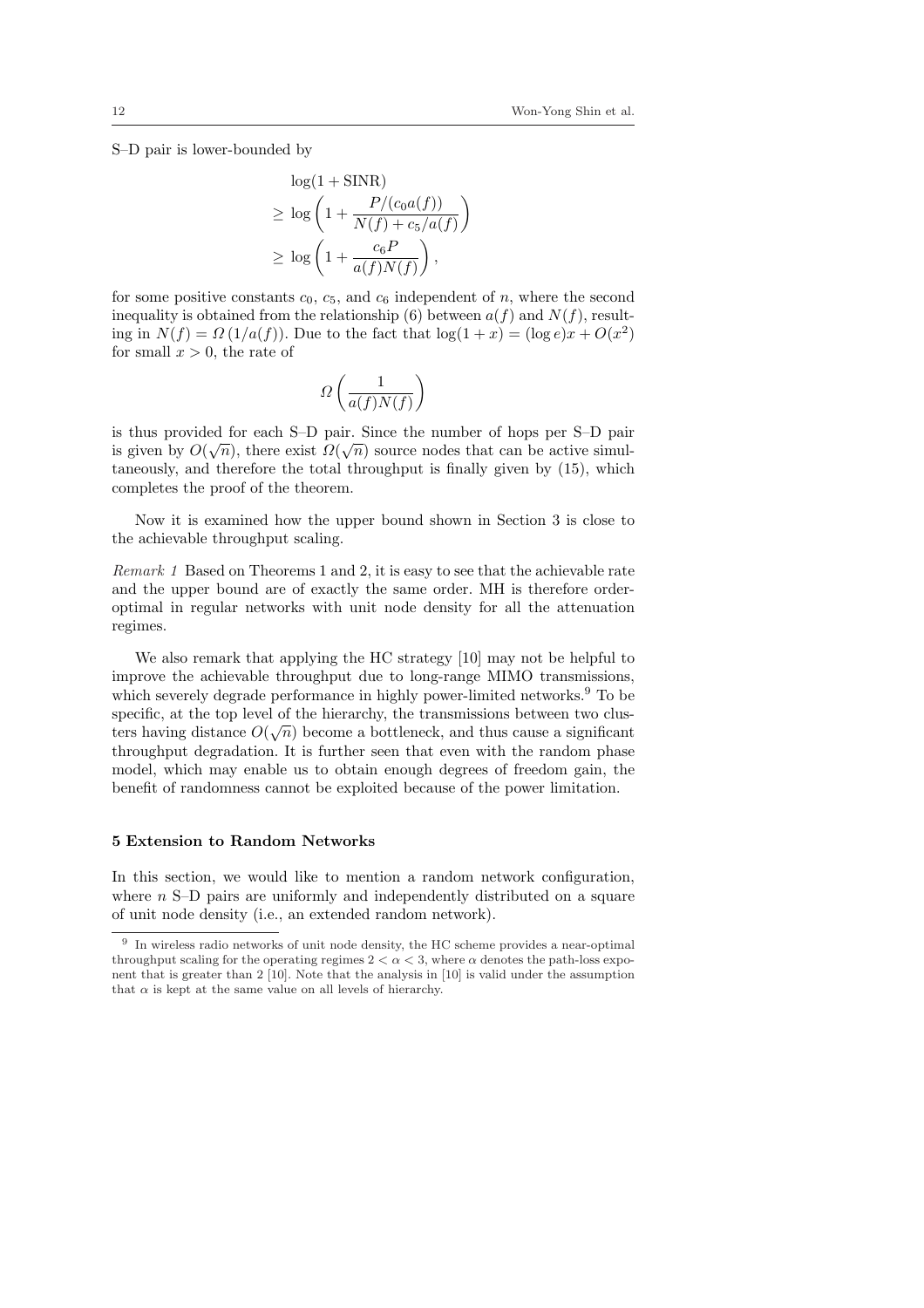

Fig. 3 The node displacement to square vertices, indicated by arrows. The empty zone  $E_L$ with width constant  $\bar{c}$  is assumed for simplicity.

We first discuss an upper bound for extended random networks. A precise upper bound can be obtained using the binning argument of [10] (refer to Appendix V in [10] for the details). Consider the same cut  $L$ , which divides the network area into two halves, as in the regular network case. For analytical convenience, we can artificially assume the empty zone  $E_L$ , in which there are no nodes in the network, consisting of a rectangular slab of width 0 <  $\bar{c}$  <  $\frac{1}{\sqrt{2}}$  $\frac{1}{7e^{1/4}}$ , independent of *n*, immediately to the right of the centerline (cut), as done in  $[28]$  (see Fig. 3).<sup>10</sup> Let us state the following lemma.

Lemma 5 Assume a two dimensional extended network where n nodes are uniformly distributed. When the network area is divided into n squares of unit area, there are fewer than log n nodes in each square with high probability.

Since the result in Lemma 5 depends on the node distribution but not the channel characteristics, the proof essentially follows that presented in [4]. By Lemma 5, we now take into account the network transformation resulting in a regular network with at most  $\log n$  and  $2 \log n$  nodes, on the left and right, respectively, at each square vertex except for the empty zone (see Fig. 3). Then, the nodes in each square are moved together onto one vertex of the corresponding square. More specisely, under the cut L, the node displacement

<sup>10</sup> Although this assumption does not hold in our random configuration, it is shown in [28] that there exists a vertical cut such that there are no nodes located closer than  $0 < \bar{c} <$  $\frac{1}{\sqrt{7}e^{1/4}}$  on both sides of this cut when we allow a cut that is not necessarily linear. Such an existence is proved by using percolation theory [4, 41]. This result can be directly applied to our network model since it only relies on the node distribution but not the channel characteristics. Hence, removing the assumption does not cause any change in performance.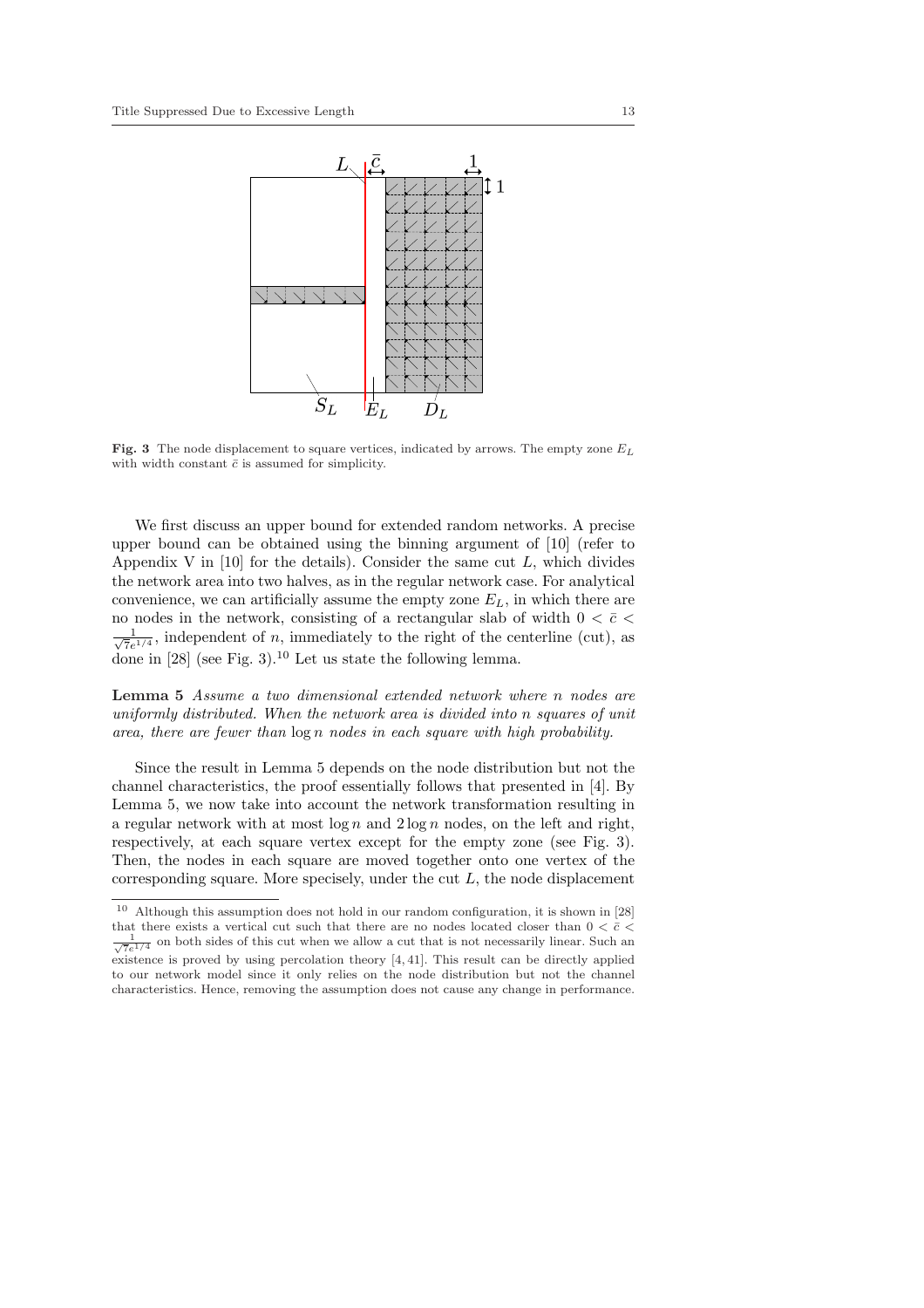is performed in the sense of decreasing the Euclidean distance between source node  $i \in S_L$  and the corresponding destination  $k \in D_L$ , as shown in Fig. 3, which will provide an upper bound on  $P_L^{(k)}$  $L^{(k)}$  in (11). It is obviously seen that the amount of power transfer under the transformed regular network is greater than that under another regular network with at most  $\log n$  nodes at each vertex, located at integer lattice positions in a square region of area  $n$ . Hence, the upper bound for random networks is boosted by at least a logarithmic factor of n compared to that of regular networks discussed in Section 3.

Now we turn our attention to showing an achievable throughput for extended random networks. In this case, the nearest-neighbor MH protocol [1] is also utilized since our network is highly power-limited. Then, the area of each routing cell needs to scale with  $2 \log n$  to guarantee at least one node in a cell  $[1, 6]$ <sup>11</sup> Each routing cell operates based on 9-time division multiple access to avoid causing large interference to its neighboring cells  $[1, 6]$ . For the MH routing, since per-hop distance is given by  $\Theta(\sqrt{\log n})$ , the received signal power from the intended transmitter and the SINR seen by any receiver are expressed as

$$
\frac{c_7 P}{(\log n)^{\alpha/2}a(f)^{\delta\sqrt{\log n}}}
$$

and

$$
\Omega\left(\frac{1}{(\log n)^{\alpha/2}a(f)^{\delta\sqrt{\log n}}N(f)}\right),\,
$$

respectively, for some constants  $c_7 > 0$  and  $\delta \geq$  $\delta \geq \sqrt{2}$  independent of n. Since the number of hops per S–D pair is given by  $O(\sqrt{n/\log n})$ , there exist  $\Omega(\sqrt{n/\log n})$ simultaneously active sources, and thus the total achievable throughput  $T(n)$ is finally given by

$$
T(n) = \Omega\left(\frac{n^{1/2}}{(\log n)^{(\alpha+1)/2} a(f)^{\delta \sqrt{\log n}} N(f)}\right)
$$

for some constant  $\delta \geq$ √ 2 independent of n (note that this relies on the fact that  $log(1+x)$  can be approximated by x for small  $x > 0$ ). Hence, using the MH protocol results in at least a polynomial decrease in the throughput compared to the regular network case shown in Section 4.<sup>12</sup> This comes from the fact that the received signal power tends to be mainly limited due to exponential attenuation with transmission distance  $\Theta(\sqrt{\log n})$ . Note that in underwater networks, randomness on the node distribution causes a huge performance

<sup>&</sup>lt;sup>11</sup> When methods from percolation theory are applied to our random network  $[4, 41]$ , the routing area constructed during the highway phase is a certain positive constant that is less than  $1$  and independent of  $n$ . The distance in the draining and delivery phases, corresponding to the first and last hops of a packet transmission, respectively, is nevertheless given by some constant times  $\log n$ , thereby limiting performance, especially for the condition  $a(f) = \omega(1)$ . Hence, using the routing protocol in [4] indeed does not perform better than the conventional MH case [1] in random networks.

<sup>&</sup>lt;sup>12</sup> In terrestrial radio channels, there is a logarithmic gap in the achievable scaling laws between regular and random networks [1, 25].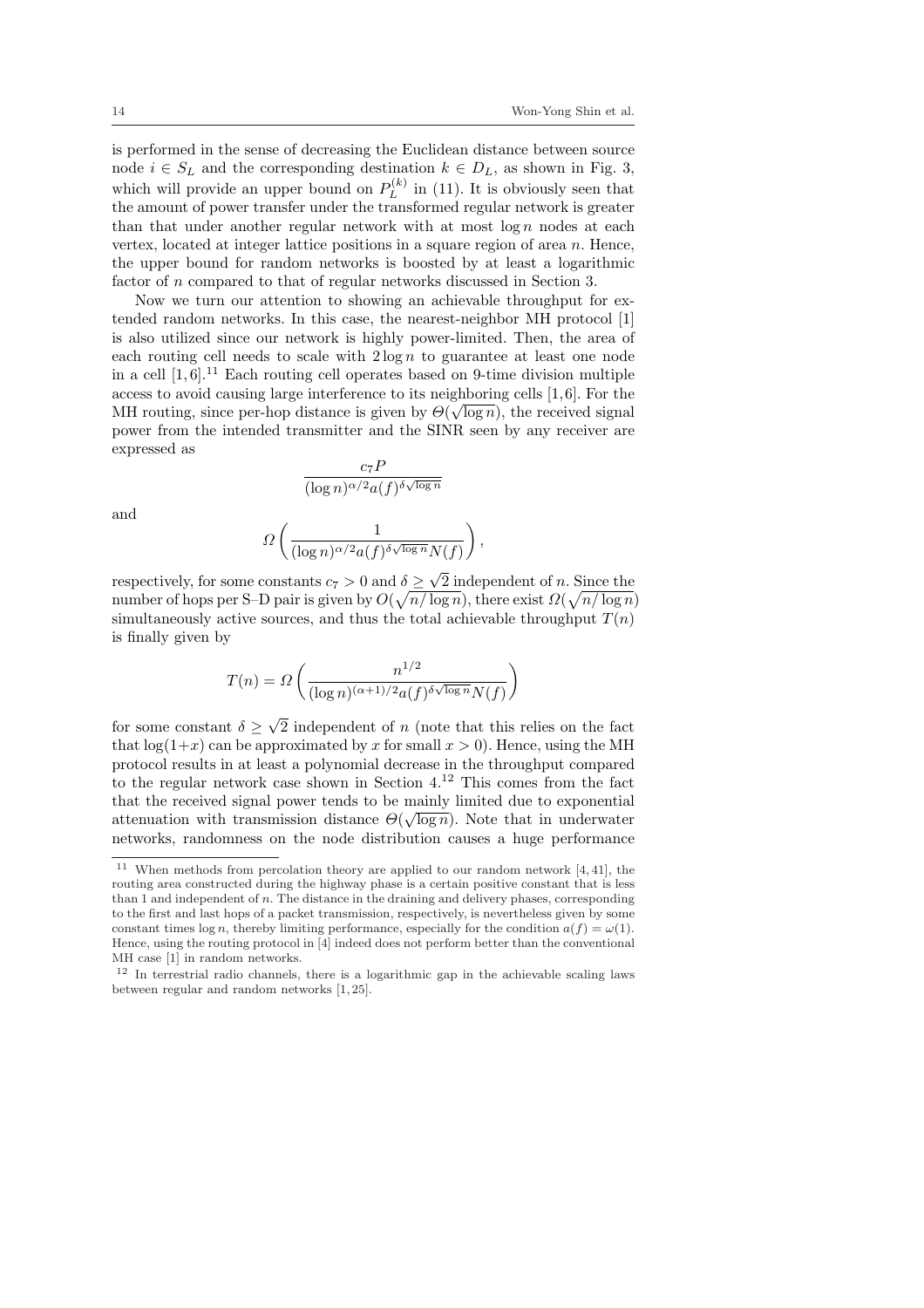degradation on the throughput scaling. Therefore, we may conclude that the existing MH scheme does not satisfy the order optimality under extended random networks regardless of the attenuation parameter  $a(f)$ .

#### 6 Conclusion

The attenuation parameter and the capacity scaling laws have been characterized in a narrow-band channel of underwater acoustic networks of unit node density. Provided that the frequency  $f$  scales relative to the number of nodes,  $n$ , the information-theoretic upper bound and the achievable throughput were obtained as functions of the attenuation parameter  $a(f)$  in regular networks. In extended networks, based on the power transfer argument, the upper bound was shown to decrease in inverse proportion to  $a(f)$ . In addition, to show the achievability result, the nearest-neighbor MH protocol was introduced with a simple modification, and its throughput scaling was analyzed. We proved that the MH protocol is order-optimal for all the operating regimes of extended networks. Our scaling results were also extended to the random network scenario, where it was shown that the conventional MH scheme does not satisfy the order optimality for any operating regimes. Although the capacity scaling law was reached for regular network conditions studied here, the exact capacity scaling of random underwater networks remains still open. In Part II of this two-part series, the operating regimes that guarantee the order optimality will be identified in dense underwater networks having unit area.

## A Appendix

#### A.1 Proof of Lemma 1

The following definition is used to simply provide the proof.

- Definition 1 [37]: A complex random variable Y is said to be proper if  $\tilde{\Sigma}_Y = 0$ , where  $\tilde{\Sigma}_Y$ , called the pseudo-covariance, is given by  $E[(Y - E[Y])^2]$ .
	- Since the  $(k, i)$ -th element of the channel matrix  $H_L$  is given by  $(8)$ , it follows that

$$
E\left[(h_{ki} - E[h_{ki}])^2\right] = \frac{1}{A(r_{ki}, f)}E\left[\left(e^{j\theta_{ki}} - E\left[e^{j\theta_{ki}}\right]\right)^2\right].
$$

From the fact that

$$
E\left[e^{j\theta_{ki}}\right] = E\left[\cos(\theta_{ki}) + j\sin(\theta_{ki})\right] = 0
$$

due to uniformly distributed  $\theta_{ki}$  over [0,  $2\pi$ ], we thus have

$$
E\left[\left(h_{ki} - E[h_{ki}\right]\right)^2\right] = \frac{1}{A(r_{ki}, f)} E\left[e^{j2\theta_{ki}}\right]
$$

$$
= \frac{1}{A(r_{ki}, f)} E\left[\cos(2\theta_{ki}) + j\sin(2\theta_{ki})\right]
$$

$$
= 0, \tag{16}
$$

which complete the proof, because (16) holds for all  $i \in S_L$  and  $k \in D_L$ .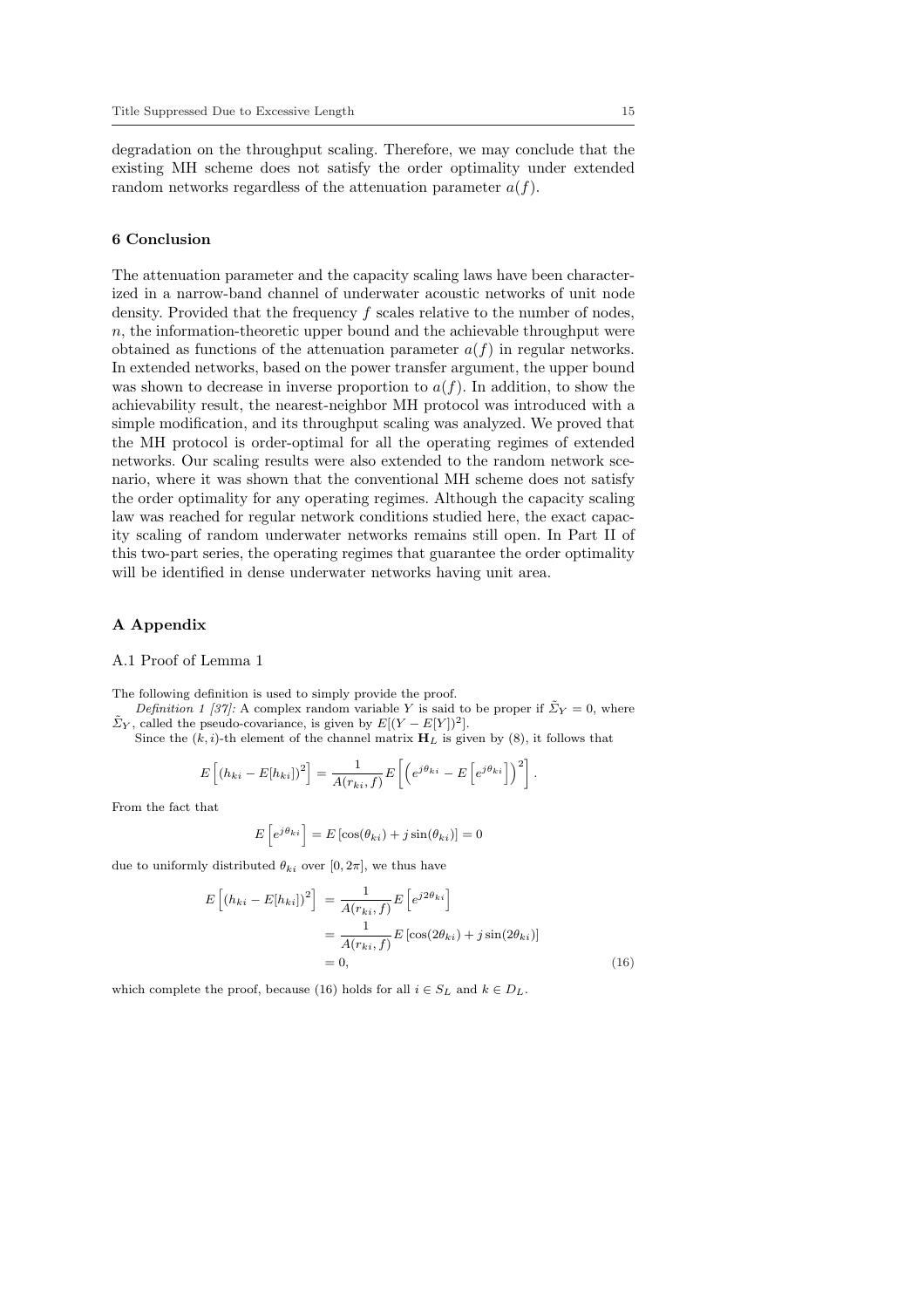.



Fig. 4 Grouping of source nodes in extended networks. There exist  $\Theta(k_x)$  nodes in the first layer  $l'_1$ . This figure indicates the case where one destination is located at the position  $(k_x, k_y)$ . The source nodes are regularly placed at spacing 1 on the left half of the cut L.

## A.2 Proof of Lemma 3

An upper bound on  $P_L^{(k)}$  can be found by using the node-indexing and layering techniques similar to those shown in Section VI of [42]. As illustrated in Fig. 4, layers are introduced, where the *i*-th layer  $l'_i$  of the network represents the ring with width 1 drawn based on a destination node  $k \in D_L$ , whose coordinate is given by  $(k_x, k_y)$ , where  $i \in \{1, \dots, \sqrt{n}\}.$ More precisely, the ring is enclosed by the circumferences of two circles, each of which has radius  $k_x + i$  and  $k_x + i - 1$ , respectively, at its same center (see Fig. 4). Then from (11), the term  $P_L^{(k)}$  is given by

$$
P_L^{(k)} = \frac{P}{c_0} \sum_{i_x=1}^{\sqrt{n}/2} \sum_{iy=1}^{\sqrt{n}} \frac{1}{((i_x + k_x - 1)^2 + (i_y - k_y)^2)^{\alpha/2} a(f)^{\sqrt{(i_x + k_x - 1)^2 + (i_y - k_y)^2}}}
$$

It is further assumed that all the nodes in each layer are moved onto the innermost boundary of the corresponding ring, which provides an upper bound for  $P_L^{(k)}$ . From the fact that there exist  $\Theta(k_x+i)$  nodes in the layer  $l'_i$  since the area of  $l'_i$  is given by  $\pi(2k_x+2i-1)$ ,  $P_L^{(k)}$  is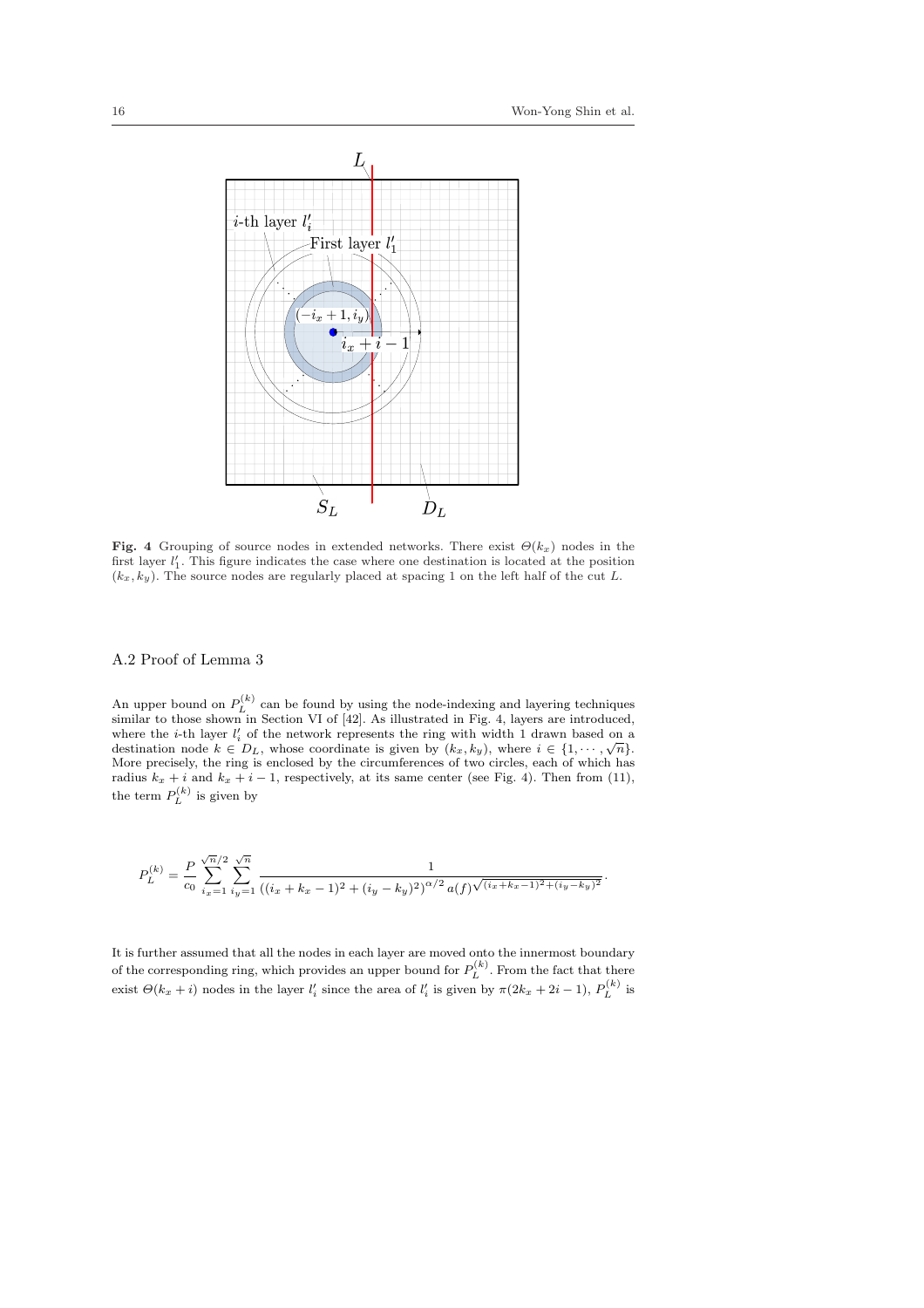then upper-bounded by

$$
P_L^{(k)} \leq \frac{P}{c_0} \sum_{i'=k_x}^{\infty} \frac{c_8(i'+1)}{i'^{\alpha}a(f)^{i'}}
$$
  

$$
\leq \frac{2c_8P}{c_0k_x^{\alpha-1}} \sum_{i'=k_x}^{\infty} \frac{1}{a(f)^{i'}}
$$
  

$$
\leq \frac{2c_8P}{c_0k_x^{\alpha-1}} \left(\frac{1}{a(f)^{k_x}} + \int_{k_x}^{\infty} \frac{1}{a(f)^x} dx\right)
$$
  

$$
\leq \frac{c_9P}{k_x^{\alpha-1}a(f)^{k_x}}
$$

for some positive constants  $c_0$ ,  $c_8$ , and  $c_9$  independent of n, where the fourth inequality holds since  $a(f) > 1$ , which finally yields (12). This completes the proof.

Acknowledgements This work was supported in part by the National Science Foundation under grants No. 0520075, 0831728 and CNS-0627021, and by the ONR MURI grant No. N00014-07-1-0738, subcontract # 060786 issued by BAE Systems National Security Solutions, Inc., and supported by the Defense Advanced Research Projects Agency (DARPA) and the Space and Naval Warfare System Center (SPAWARSYSCEN), San Diego under Contract No. N66001-06-C-2020 (CBMANET), by the National Science Foundation under grant No. 0831728, and by the ONR grant No. N00014-09-1-0700. The material in this paper was presented in part at the IEEE International Symposium on Information Theory, Austin, TX, June 2010.

#### References

- 1. Gupta, P. & Kumar, P. R.(2000). The capacity of wireless networks. IEEE Transactions on Information Theory, 46(3), 388–404.
- 2. Knuth, D. E. (1976). Big Omicron and big Omega and big Theta. ACM SIGACT News, 8, 18–24.
- 3. Gupta, P. & Kumar, P. R. (2003). Towards an information theory of large networks: An achievable rate region. IEEE Transactions on Information Theory, 49(8), 1877–1894.
- 4. Franceschetti, M., Dousse, O., Tse, D. N. C., & Thiran, P. (2007). Closing the gap in the capacity of wireless networks via percolation theory. IEEE Transactions on Information Theory, 53(3), 1009–1018.
- 5. Xue, F., Xie, L.-L., & Kumar, P. R. (2005). The transport capacity of wireless networks over fading channels. IEEE Transactions on Information Theory, 51(3), 834–847.
- 6. El Gamal, A., Mammen, J., Prabhakar, B., & Shah, D. (2006). Optimal throughputdelay scaling in wireless networks-Part I: The fluid model. IEEE Transactions on Information Theory, 52(6), 2568–2592.
- 7. El Gamal, A. & Mammen, J. (2006). Optimal hopping in ad hoc wireless networks. In Proceedings of IEEE INFOCOM (pp. 1–10).
- 8. Nebat, Y., Cruz, R. L., & Bhardwaj, S. (2009). The capacity of wireless networks in nonergodic random fading. IEEE Transactions on Information Theory, 55(6), 2478– 2493.
- 9. Shin, W.-Y., Chung, S.-Y., & Lee, Y. H. (2011). Parallel opportunistic routing in wireless networks. IEEE Transactions on Information Theory, under review for possible publication, [Online]. Available: http://arxiv.org/abs/0907.2455.
- 10. Özgür, A., Lévêque, O., & Tse, D. N. C. (2007). Hierarchical cooperation achieves optimal capacity scaling in ad hoc networks. IEEE Transactions on Information Theory, 53(10), 3549–3572.
- 11. Niesen, U., Gupta, P., & Shah, D. (2009). On capacity scaling in arbitrary wireless networks. IEEE Transactions on Information Theory, 55(9), 3959–3982.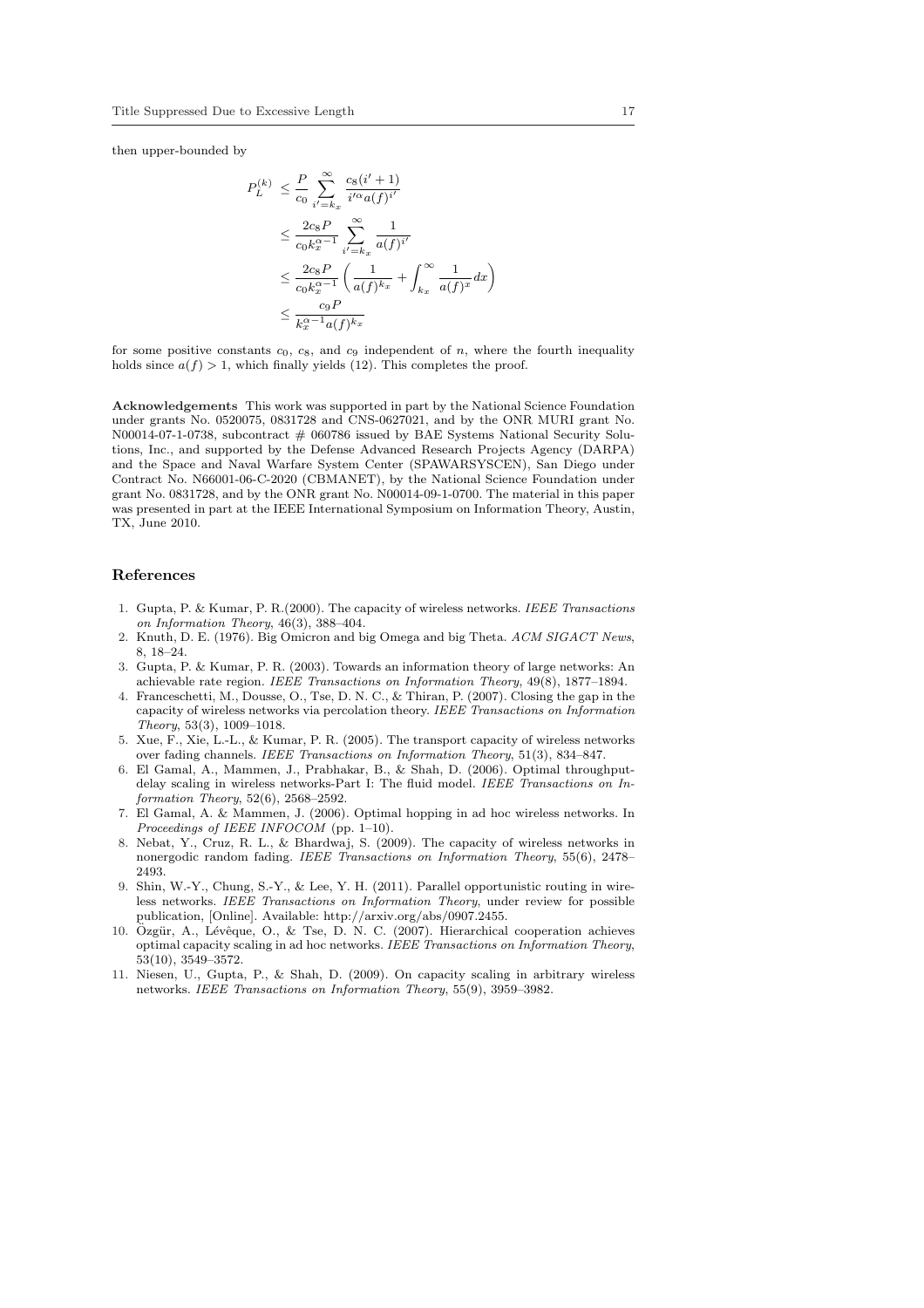- 12. Grossglauser, M. & Tse, D. N. C. (2002). Mobility increases the capacity of ad hoc wireless networks. IEEE/ACM Transactions on Networking, 10(8), 477-486.
- 13. Cadambe, V. R. & Jafar, S. A. (2008). Interference alignment and degrees of freedom of the K user interference channel. IEEE Transactions on Information Theory, 54(8), 3425–3441.
- 14. Zemlianov, A. & de Veciana, G. (2005). Capacity of ad hoc wireless networks with infrastructure support. IEEE Journal on Selected Areas in Communications, 23(3), 657–667.
- 15. Partan, J., Kurose, J., & Levine, B. N. (2006). A survey of practical issues in underwater networks. In Proceedings of International Workshop on Underwater Networks (WUWNet).
- 16. Stojanovic, M. (2007). On the relationship between capacity and distance in an underwater acoustic communication channel. ACM SIGMOBILE Mobile Computing and Communications Review (MC2R), 11(10), 34–43.
- 17. Lucani, D. E., Médard, M., & Stojanovic, M. (2008). Underwater acoustic networks: Channel models and network coding based lower bound to transmission power for multicast. IEEE Journal on Selected Areas in Communications, 26(12), 1708–1719.
- 18. Lucani, D. E., Stojanovic, M., & Médard, M. (2008). On the relationship between transmission power and capacity of an underwater acoustic communication channel. In Proceedings of OCEANS'08 (pp. 1–6).
- 19. Guo, Z., Xie, P., Cui, J. H., & Wang, B. (2006). On applying network coding to underwater sensor networks. In Proceedings of International Workshop on Underwater Networks (WUWNet) (pp. 109–112).
- 20. Lucani, D. E., Médard, M., & Stojanovic, M. (2007). Network coding schemes for underwater networks: The benefits of implicit acknowledgement. In Proceedings of International Workshop on Underwater Networks (WUWNet) (pp. 25–32).
- 21. Carbonelli, C. & Mitra, U. (2006). Cooperative multihop communication for underwater acoustic networks. In Proceedings of International Workshop on Underwater Networks  $(WWWNet)$  (pp. 97–100).
- 22. Zhang, W., Stojanovic, M., & Mitra, U. (2010). Analysis of a linear multihop underwater acoustic network. IEEE Journal of Oceanic Engineering, 35(10), 961–970.
- 23. Lucani, D. E., Médard, M., & Stojanovic, M. (2008). Capacity scaling laws for underwater networks. In Proceedings of Asilomar Conference on Signals, Systems and Computers (pp. 2125–2129).
- 24. Chapeau-Blondeau, F. & Monir, A. (2002). Numerical evaluation of the Lambert W function and application to generalization of generalized Gaussian noise with exponent  $1/2$ . IEEE Transactions on Signal Processing, 50(9), 2160–2165.
- 25. Xie, L.-L. & Kumar, P. R. (2004). A network information theory for wireless communication: Scaling laws and optimal operation. IEEE Transactions on Information Theory, 50(5), 748–767.
- 26. Jovicic, A., Viswanath, P., & Kulkarni, S. R. (2004). Upper bounds to transport capacity of wireless networks. IEEE Transactions on Information Theory, 50(11), 2555–2565.
- 27. Shin, W.-Y., Lucani, D. E., Médard, M., Stojanovic, M., and Tarokh, V. (2011). On the order optimality of large-scale underwater networks—Part II: Dense network model. Springer Wireless Pers. Commun., submitted for publication.
- 28. Özgür, A., Johari, R., Tse, D. N. C., & Lévêque, O. (2010). Information-theoretic operating regimes of large wireless networks. IEEE Transactions on Information Theory, 56(1), 427–437.
- 29. Lee, S.-H. & Chung, S.-Y. (2011). Capacity scaling of wireless ad hoc networks: Effect of finite wavelength. IEEE Transactions on Information Theory, under review for possible publication, [Online]. Available: http://arxiv.org/abs/1002.1337.
- 30. Özgür, A., Lévêque, O., & Tse, D. N. C. (2010). Linear capacity scaling in wireless networks: Beyond physical limits?. In Proceedings of Information Theory and Applications Workshop  $(ITA)$  (pp. 1–10).
- 31. Urick, R. J. (1983). Principles of Underwater Sound. New York: McGraw-Hill.
- 32. Berkhovskikh, L. & Lysanov, Y. (1982). Fundamentals of Ocean Acoustics. New York: Springer.
- 33. Coates, R. (1989). Underwater Acoustic Systems. New York: Wiley.